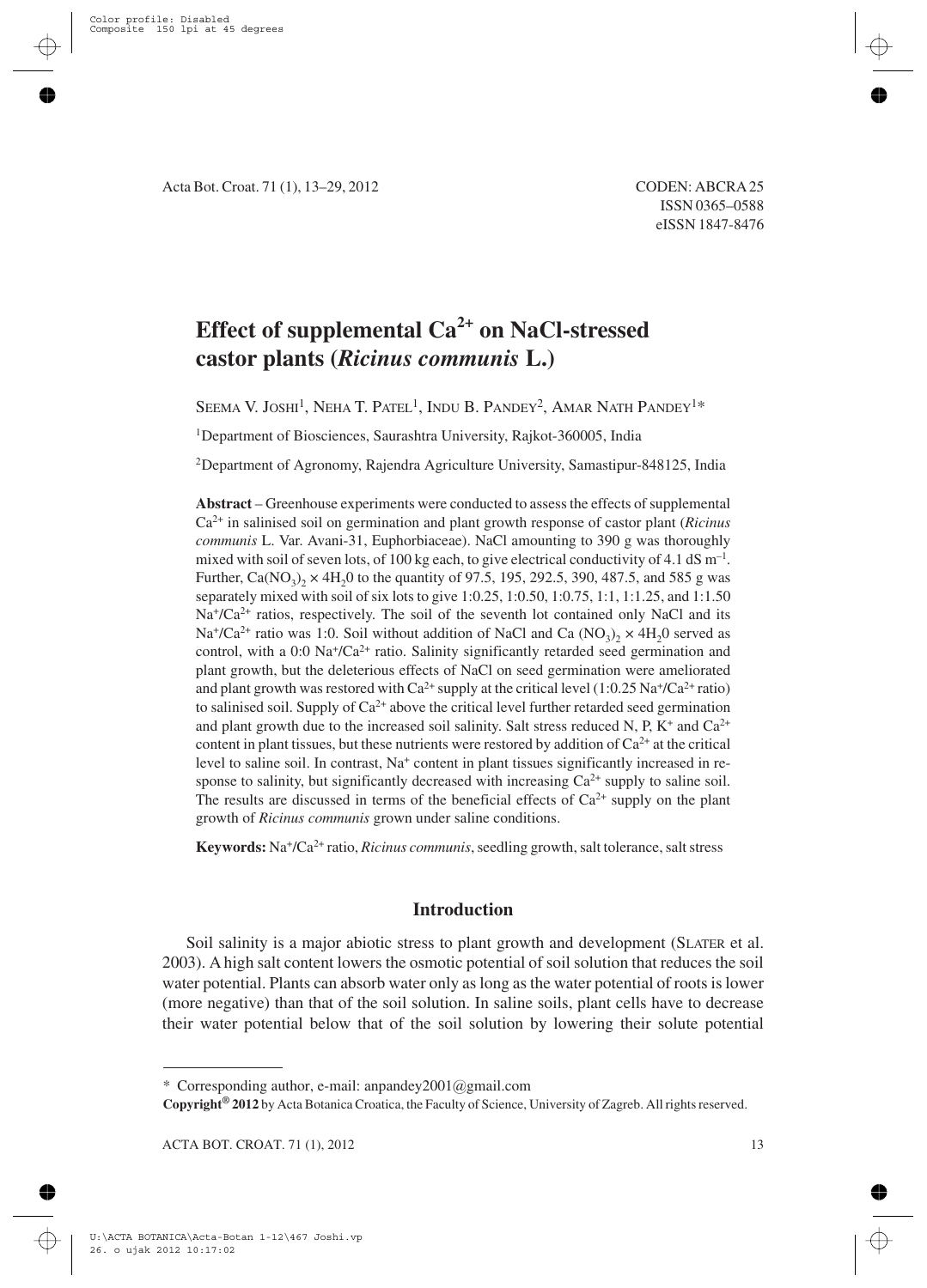through accumulation of solutes. This osmotic adjustment causes water stress to plants. In addition, ionic toxicity and many nutrient interactions in salt-stressed plants can reduce plant growth or damage the plants (MARSCHNER 1995, TAIZ and ZEIGER 2006). Salt tolerance of plants requires compartmentalization of potentially toxic ions in the vacuole and accumulation of compatible solutes, (organic solutes) in the cytosol where they function in osmotic adjustment and osmoprotection. The osmoprotectants that accumulate most commonly are proline and glycine betaine, although other molecules can accumulate to high concentrations in certain species (HASEGAWA et al. 2000)

Application of gypsum has long been considered a common practice in reclamation of saline-sodic and sodic soils (MARSCHNER 1995). The addition of  $Ca^{2+}$  to the soil (as gypsum, lime or other soluble calcium salts) displaces  $Na<sup>+</sup>$  from clay particles. This prevents the clay from swelling and dispersing (SUMNER 1993) and also makes it possible for  $Na<sup>+</sup>$  to be leached deeper into the soil. Thus exogenously supplied  $Ca<sup>2+</sup>$  not only improves soil structure, but also alters soil properties in various ways (SHABALA et al. 2003) that benefit the plant growth. Moreover, an improved  $Ca^{2+}/Na^{+}$  ratio in the soil solution enhances the capacity of roots to restrict  $Na<sup>+</sup>$  influx (MARSCHNER 1995). The importance of interaction between Na<sup>+</sup> and Ca<sup>2+</sup> was recognized after LAHAYE and EPSTEIN (1969) reported that exogenously supplied  $Ca^{2+}$  may significantly alleviate detrimental effects of Na<sup>+</sup> on the physiological performance of hydroponically grown plants. Since that time, many investigators have become interested in understanding the effects of divalent cations, specifically the effects of  $Ca^{2+}$  on various physiological processes in plants (CRAMER et al. 1985; LAUCHLI 1990; RENGEL 1992; SHABALA et al. 2003, 2006; CHEN et al. 2007; VAGHELA et al. 2009). The spectrum of  $\text{Na}^{\dagger}/\text{Ca}^{2+}$  interactions in plants seems to be extremely broad, ranging from those at the molecular level, such as reduced binding of  $Na<sup>+</sup>$  to cell wall or plasma membrane, to those manifested at the whole-plant level, such as effects on root and shoot elongation growth, increased uptake and transport of  $K^+$  or reduced Na<sup>+</sup> accumulation in plants (LAUCHLI 1990; RENGEL 1992). Despite the impressive bulk of literature, the interaction of  $Na<sup>+</sup>$  with  $Ca<sup>2+</sup>$  in plants still remains unclear.

Castor plant (*Ricinus communis* L.), an oil yielding crop, is native to India, the South Eastern Mediterranean region and Eastern Africa. It is cultivated in tropical regions of India. Moreover, it is extensively cultivated in the marginal saline area of Kutch (north – west saline desert) of Gujarat State of India. This plant is the source of castor beans (used in ornamentation) and castor oil, which is extracted from seeds. The seed cake, which is left over after pressing contains a protein toxin known as ricin.

There is evidence that  $Na^+$  induces  $Ca^{2+}$  deficiency in plant tissues (CRAMER 1997; PATEL et al. 2010). Consequently, it is assumed that  $Ca^{2+}$  supply to saline soils may mitigate  $Na<sup>+</sup>$  toxicity to plants. An understanding of how and how far  $Ca<sup>2+</sup>$  supply modifies responses of plant species to salinity may be of practical significance. In the present investigation calcium nitrate  $Ca(NO<sub>3</sub>)<sub>2</sub> \times 4H<sub>2</sub>O$ , which is a nitrogenous fertilizer, was supplied to saline soil and the remedial effects of  $Ca^{2+}$  on salt stressed plants of *R. communis* were determined by studying germination, growth, water status and acquisition of macro-nutrients. Thus, the present study was designed to improve understanding of  $Na<sup>+</sup>/Ca<sup>2+</sup>$  interactions at the whole plant level for this crop species, as such studies are lacking.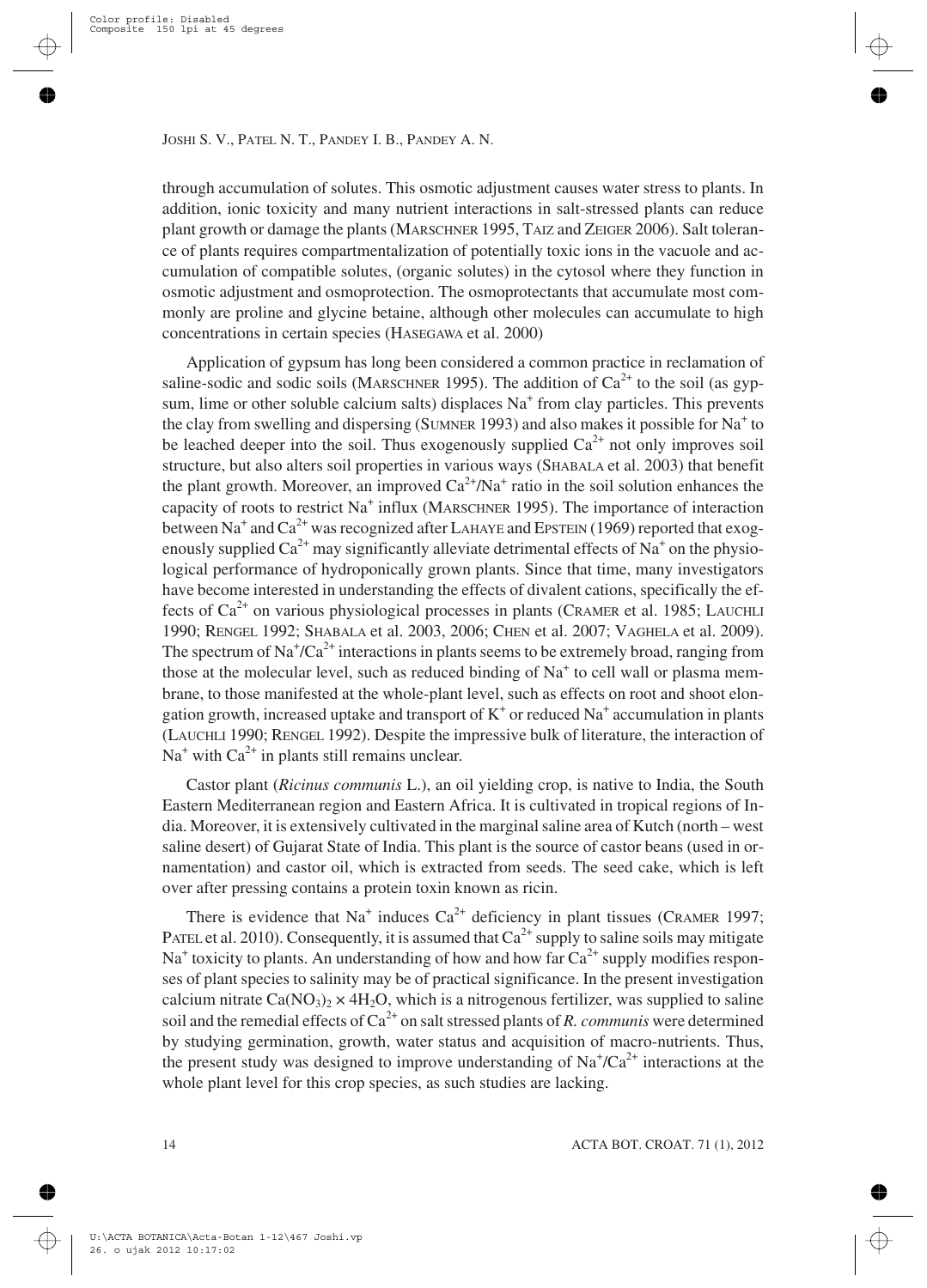# **Materials and methods**

#### **Study site**

The present study was carried out in a greenhouse of the botanical garden of Saurashtra University at Rajkot (22°18' N Latitude, 70°56' E Longitude) in Gujarat. For seedling emergence and plant growth the top 15 cm of black-cotton soil, which is predominant in the Saurashtra region of Gujarat, was collected from an agricultural field. This soil is a clayey loam containing 19.6% sand, 20.3% silt and 60.1% clay. The available soil water between wilting coefficient and field capacity ranged from 18.3% to 35.0%, respectively. The total organic carbon content was 1.3% and pH was 7.2. The electrical conductivity of soil was 0.3 dS m<sup>-1</sup>. N, P, K, Ca and Na contents were 0.15%, 0.05%, 0.03%, 0.05%, and 0.002%, respectively. This soil is fertile and fit for intensive agriculture. Physical and chemical properties of soil are given earlier (PANDYA et al. 2004).

# **Na<sup>+</sup> /Ca2+ ratios**

Surface soil was collected, air dried and passed through a 2 mm mesh screen. Eight lots of soil, of 100 kg each, were separately spread, about 50 mm thick, over polyethylene sheets. Sodium chloride (NaCl) amounting to 390 g was thoroughly mixed with soil of 7 lots to give electrical conductivity of 4.1  $dS$  m<sup>-1</sup>. The soil was salinised to this level because this plant is cultivated on marginal saline lands in Kutch. Further, calcium nitrate  $(Ca(NO<sub>3</sub>)<sub>2</sub> × 4H<sub>2</sub>O)$ in quantities of 97.5, 195, 292.5, 390, 487.5 and 585 g was separately mixed with soil of six lots to give 1:0.25, 1:0.50, 1:0.75, 1:1, 1:1.25 and 1:1.50  $\text{Na}^+\text{/Ca}^{2+}$  ratios, respectively, and then soil salinity for the corresponding lots was 4.3, 4.6, 4.9, 5.0, 5.1 and 5.2 dS  $\text{m}^{-1}$ . The soil of seventh lot containing only NaCl was considered saline soil and its  $Na^{\dagger}/Ca^{2+}$  ratio was 1:0. There was no addition of NaCl and  $Ca(NO<sub>3</sub>)<sub>2</sub> \times 4H<sub>2</sub>O$  to the eighth lot of soil, which served as control with  $0.0$  Na<sup>+</sup>/Ca<sup>2+</sup> ratio. The electrical conductivity of control soil was 0.3 dS  $m^{-1}$  and this value was approximately equal to 3.0 mM salinity. A total of eight grades of soil, defined according to their  $Na<sup>+</sup>/Ca<sup>2+</sup>$  ratios, were used in this study. For the measurement of electrical conductivity a soil suspension was prepared in distilled water at a ratio of 1:2 in terms of weight. The suspension was shaken and allowed to stand overnight. Thereafter, electrical conductivity was determined with a Systronics conductivity meter 304, India.

# **Available Ca2+, K+ , Na<sup>+</sup> and Mg2+ in soil**

For all grades of soil,  $Ca^{2+}$ ,  $K^+$ , Na<sup>+</sup> and Mg<sup>2+</sup> were extracted with 1N CH<sub>3</sub>COONH<sub>4</sub> adjusted to pH 7.0 and measured by Shimadzu double beam atomic absorption spectrophotometer AA-6800, Japan following JONES,  $J_R$ . (2001).

#### **Seedling emergence**

Twenty polyethylene bags for each grade of soil were each filled with 5 kg of soil. Tap water was added to each bag to bring the soils to field capacity and soils were allowed to dry for 7 days. Soils were then raked using fingers and seeds were sown on 15 August 2008. Seeds of *R. communis* Var. Avani-31 were collected from the saline desert of Kutch. Bags were kept in an uncontrolled greenhouse under natural temperature and light. Ten seeds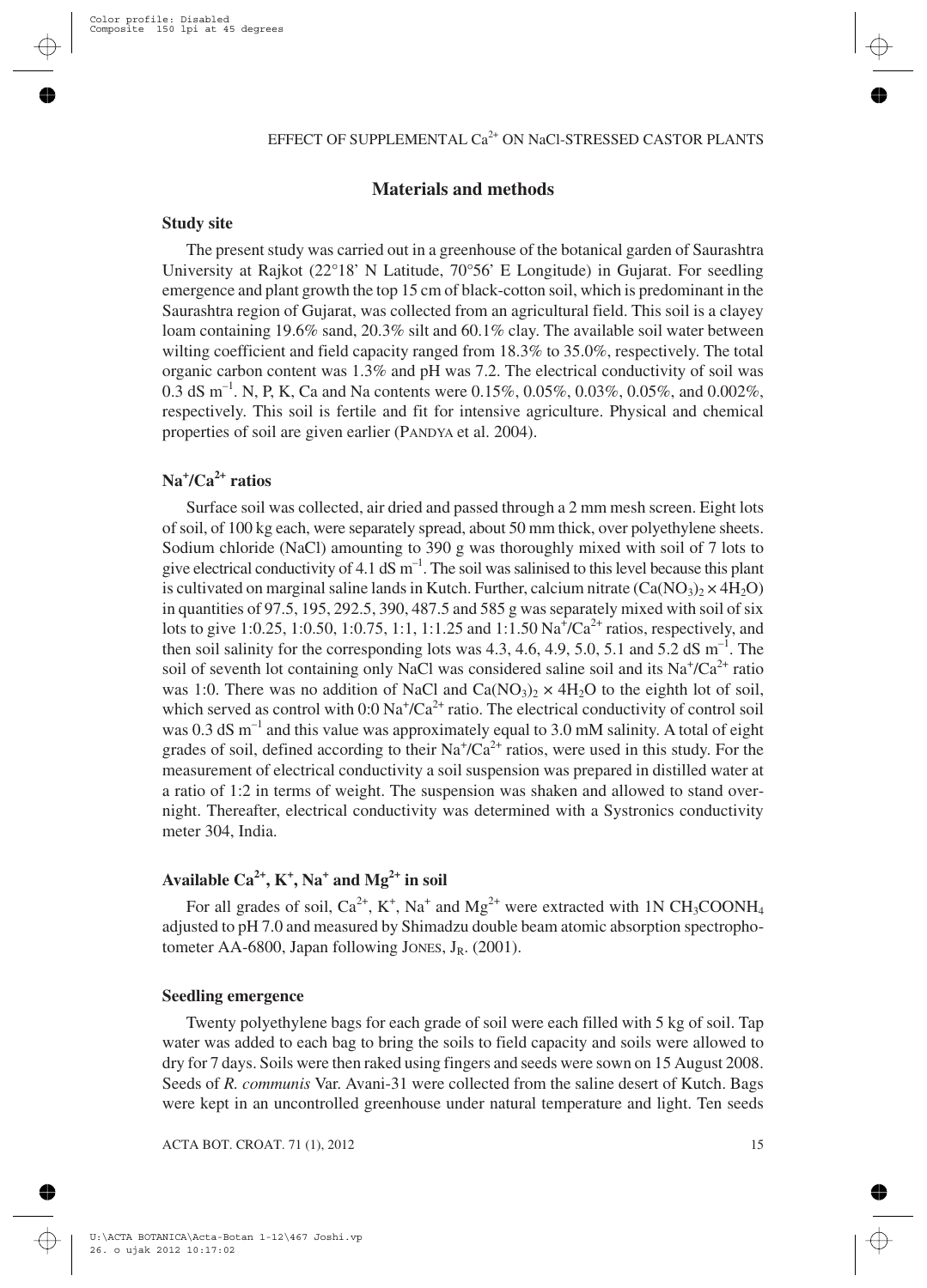were sown in each bag at a depth of 8–12 mm. Immediately after sowing soils were watered (300 mL water was added to raise the soil moisture to field capacity) and thereafter about 100–150 mL water was added to soil (just to wet the surface soil) on alternate days. Irrigation of soil with the required amount of water was taken as a measure to control the  $Na<sup>+</sup>/Ca<sup>2+</sup>$  ratio. Emergence of seedlings was recorded daily over a period of 30 days and data of cumulative emergence of seedlings were analysed by t-test (compared 0:0 and 1:0  $Na<sup>+</sup>/Ca<sup>2+</sup>$  treatments) and one-way ANOVA (compared treatments ranging from 1:0 to  $1:1.50$  Na<sup>+</sup>/Ca<sup>2+</sup>).

#### **Plant growth**

For the growth studies, the two seedlings that emerged first were left in each of the 20 bags for each grade of soil and the others were uprooted. Seedlings grown in soils at 0:0 (control), 1:0 (saline), 1:0.25, 1:0.50, 1:0.75, 1:1, 1:1.25 and 1:1.50 Na<sup>+</sup>/Ca<sup>2+</sup> ratios exhibited emergence of the second leaf after 7, 9, 8, 8, 8, 9, 9 and 9 days, respectively. Emergence of the second leaf confirmed the establishment of seedlings. Following the emergence of the second leaf, the more vigorous of the two seedlings was allowed to grow in each bag and the other was uprooted. Thus twenty replicates for each of eight grades of soil (0:0, 1:0, 1:0.25, 1:0.50, 1:0.75, 1:1, 1:1.25 and 1:1.50  $\text{Na}^+\text{/Ca}^{2+}$  ratios) were prepared. This gave a total of 160 bags, which were arranged in twenty randomized blocks. Plants were watered (to raise the soil moisture to field capacity) on alternate days and allowed to grow for 4 months. The experiment was terminated on 15 December 2008. The mean maximum temperature of the greenhouse increased from  $31.7 \pm 0.6$  °C in August to  $35.9 \pm 0.8$  °C in October and thereafter consistently decreased to  $30.5 \pm 0.6$  °C in December 2008. Plants contained in 20 bags at each grade of soil were washed to remove soil particles adhered to roots. Morphological characteristics of each plant were recorded. Shoot height and root length (tap root) were measured. Leaf area was marked out on graph paper. Fresh and dry weights of leaves, stems, tap roots and lateral roots were determined. Water content (g  $g^{-1}$  dry weight) in plant tissues (leaves, stems, tap roots and lateral roots) was calculated using fresh and dry weight values. Data recorded for morphological characteristics, dry weight and water content of tissues were analyzed by t-test to assess the effect of salinity on plant growth and by one-way ANOVA to assess the effect of calcium nitrate treatment on the growth of salinised plants.

#### **Determination of water potential and proline content**

Ten additional plants grown in soil at each grade of soil were used for the measurement of water potential and proline determination in plant tissues. Water potential of leaves, stems, tap roots and lateral root tissues was measured by Dewpoint Potential Meter WP4 (Decagon Devices, Inc.Pullman, WA, USA) following PATEL et al. (2010). All the measurements were taken between 8 to 10.30 a.m. Concentration of proline in plant tissues was determined following BATES et al. (1973). Extract of 0.5g fresh plant material with aqueous sulphosalicylic acid was prepared. The extracted proline was made to react with ninhydrin to form chromophore. Toluene was added to terminate the reaction. Optical density of chromophores was measured at 520 nm by a Systronics UV-VIS spectrophotometer 118, India. A stock solution of proline was used to prepare a standard curve for proline concentration and optical density. Data were analyzed by t-test and one-way ANOVA.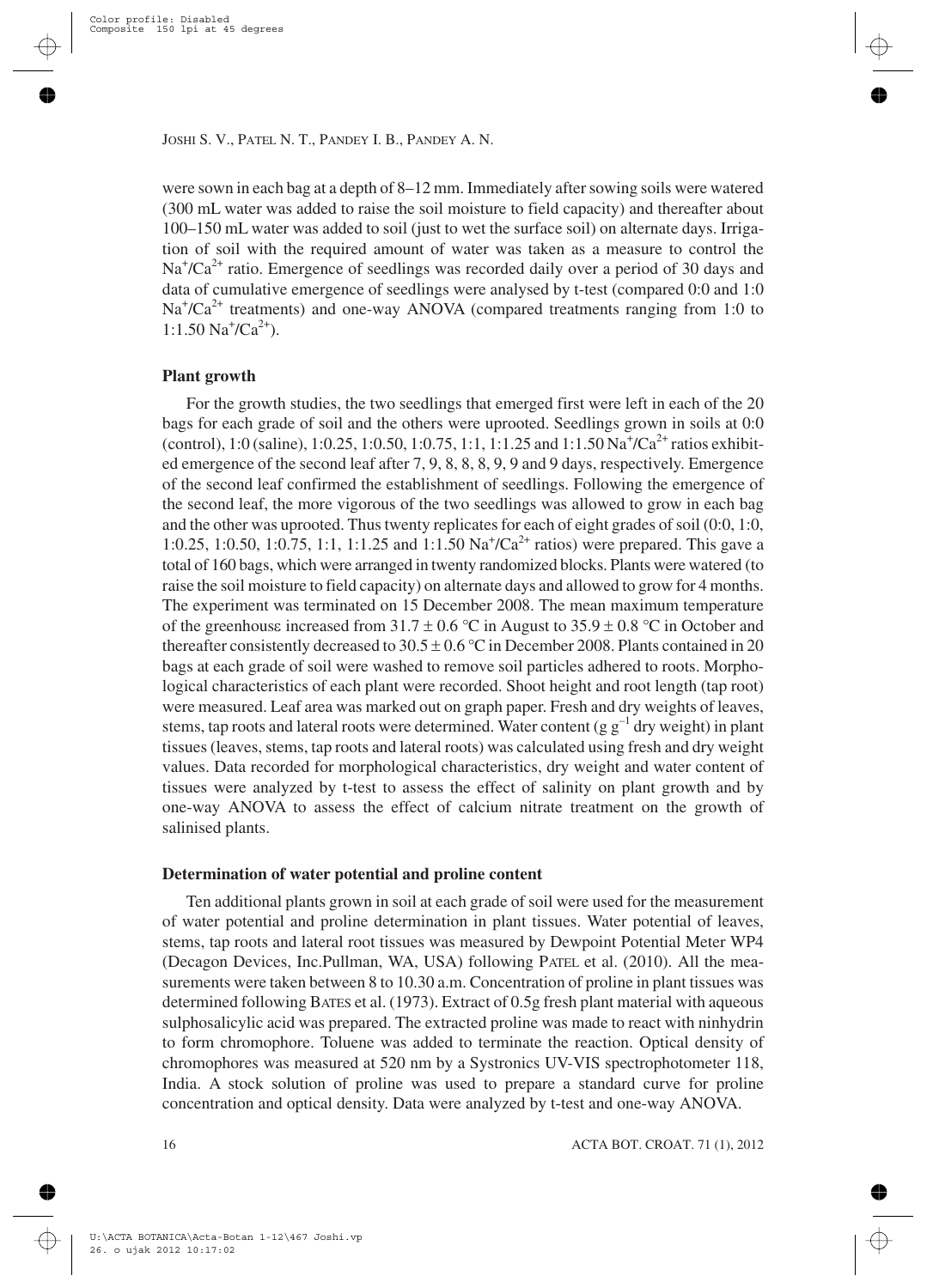#### **Mineral analyses of plant materials**

Mineral analyses were performed in triplicate on leaves, stems, tap roots and lateral root tissues of seedlings grown at each level of  $Na^{\dagger}/Ca^{2+}$  ratio. Total nitrogen was determined by a micro-Kjeldahl method and phosphorus content was estimated by the chlorostannous molybdophosphoric blue color method in sulphuric acid (PIPER 1944). Concentrations of  $Ca^{2+}$ ,  $Mg^{2+}$ , Na<sup>+</sup> and K<sup>+</sup> were determined by Shimadzu double beam atomic absorption spectrophotometer AA-6800, (Shimadzu Corporation, Kyoto, Japan) after triacid (HNO<sub>3</sub>: H<sub>2</sub>SO<sub>4</sub>: HClO<sub>4</sub> in the ratio of 10: 1: 4) digestion. Data were analyzed by t-test and one-way ANOVA.

## **Results**

The concentration of available  $Ca^{2+}$ ,  $K^+$ ,  $Mg^{2+}$  and  $Na^+$  in salinised soil increased with increasing calcium nitrate  $(Ca(NO_3)_{2} \times 4H_2O)$  concentrations (Fig. 1). Salt stress significantly  $(p<0.01)$  reduced the percent emergence of seedlings (Tab. 1). Supply of external  $Ca^{2+}$  to the salinity treatment significantly enhanced the germination percentage (p<0.01) and the process was stimulated. These effects were evident until  $Na<sup>+</sup>/Ca<sup>2+</sup>$  ratio in soil increased to 1:0.25 and 1:0.50. Seed germination again decreased with further supply of  $Ca<sup>2+</sup>$  to salinised soil.



**Fig. 1.** Concentrations of available Ca<sup>2+</sup> ( $\bullet$ ), Mg<sup>2+</sup> (O), K<sup>+</sup> ( $\blacksquare$ ) and Na<sup>+</sup> ( $\Box$ )(mg kg<sup>-1</sup>) in salinised soil in relation to increasing supply of  $Ca(NO<sub>3</sub>) \times 4H<sub>2</sub>O$ . Valus are mean  $\pm$ SEM. The data points shown correspond to 1:0, 1:0.25, 1:0.50, 1:0.75, 1:1, 1:1.25 and 1:1.50 Na+/Ca<sup>2+</sup> ratios respectively, on the X axis.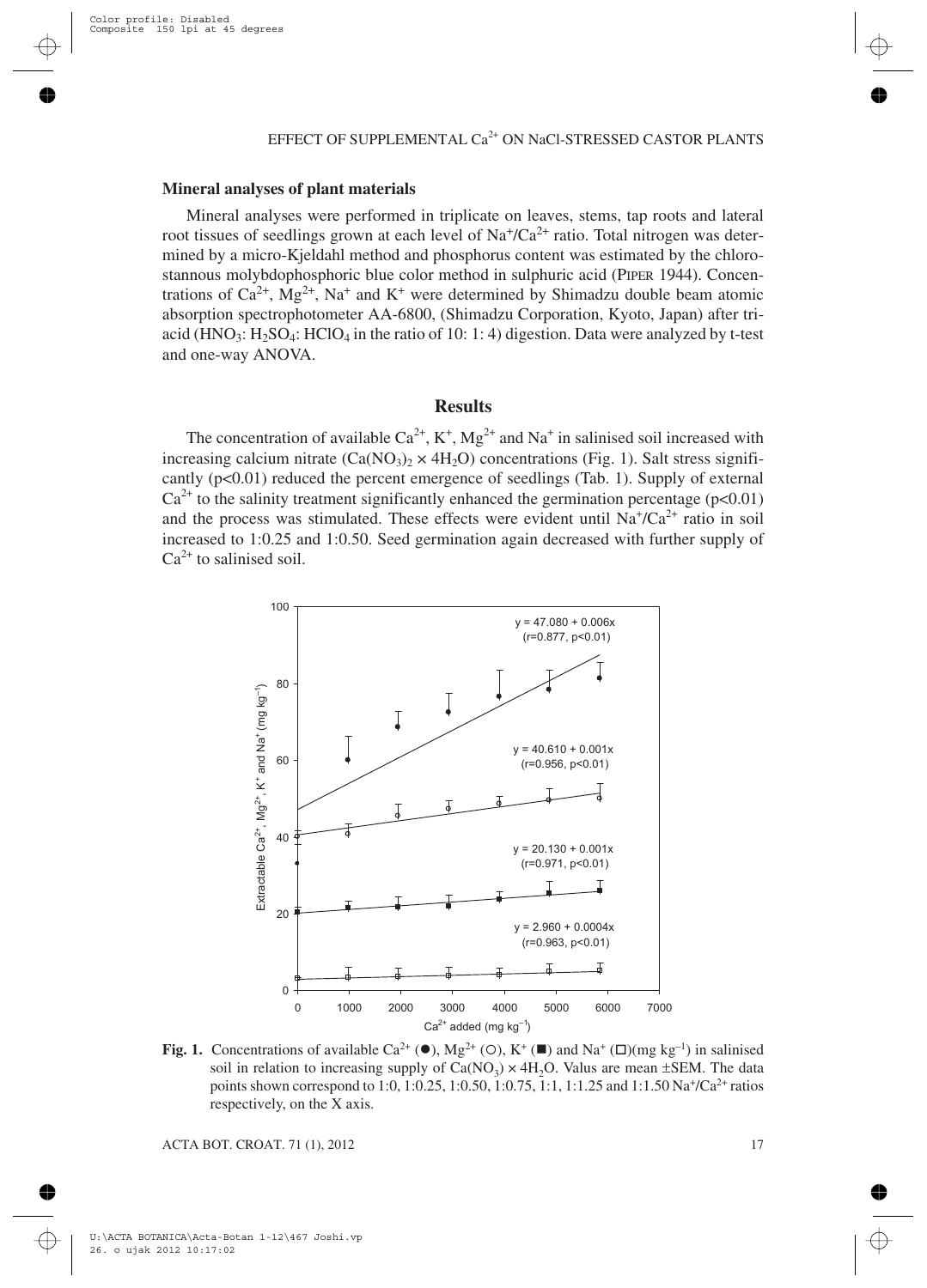| $Na^{\dagger}/Ca^{2+}$ | Total<br>seedling | Shoot        | Root         | Leaf               | Leaf         | Stem         | Shoot<br>dry weight    | Tap<br>root  | Lateral<br>root       | Total<br>root | Root/Shoot            |
|------------------------|-------------------|--------------|--------------|--------------------|--------------|--------------|------------------------|--------------|-----------------------|---------------|-----------------------|
| ratio                  | emergence         | height       | length       | area               | dry weight   |              | dry weight (leaf+stem) |              | dry weight dry weight |               | dry weight dry weight |
|                        | $(\%)$            | (cm)         | (cm)         | (cm <sup>2</sup> ) | (mg)         | (mg)         | (mg)                   | (mg)         | (mg)                  | (mg)          | ratio                 |
| 0:0                    | $93 \pm 2$        | $42 \pm 1$   | $27 \pm 1$   | $198 \pm 18$       | $660 \pm 64$ | $758 \pm 39$ | $1419 \pm 92$          | $132 \pm 5$  | $106 \pm 12$          | $238 \pm 12$  | $0.17 \pm 0.1$        |
| 1:0                    | $84 \pm 2$        | $36 \pm 1$   | $19 \pm 1$   | $144 \pm 3$        | $546 \pm 24$ | $556 \pm 36$ | $1103 \pm 51$          | $97 \pm 5$   | $72 \pm 6$            | $170 \pm 7$   | $0.16 \pm 0.1$        |
| 1:0.25                 | $88 \pm 2$        | $41 \pm 1$   | $25\pm1$     | $208 \pm 9$        | $651 \pm 38$ | $762 \pm 21$ | $1413 \pm 43$          | $134 \pm 12$ | 110±11                | $244 \pm 22$  | $0.17 \pm 0.1$        |
| 1:0.50                 | $92 \pm 2$        | $37 \pm 0.4$ | $18 \pm 1$   | $165 \pm 8$        | $616 \pm 51$ | $661 \pm 43$ | $1277 \pm 72$          | $127 \pm 11$ | $96 \pm 11$           | $223 \pm 15$  | $0.18 \pm 0.1$        |
| 1:0.75                 | $80 \pm 2$        | $35 \pm 1$   | $16 \pm 1$   | $152 \pm 5$        | $564 \pm 31$ | $542 \pm 27$ | $1106 \pm 29$          | $112 \pm 12$ | $81 \pm 12$           | $193 \pm 18$  | $0.17 \pm 0.1$        |
| 1:1                    | $77 \pm 2$        | $31 \pm 1$   | $14 \pm 1$   | $137 \pm 4$        | $520 \pm 23$ | $525 \pm 35$ | $1045 \pm 52$          | $96 \pm 5$   | $70 \pm 8$            | $167 \pm 8$   | $0.16 \pm 0.1$        |
| 1:1.25                 | $67 \pm 2$        | $29 \pm 1$   | $13 \pm 1$   | $128 \pm 3$        | $498 \pm 20$ | $476 \pm 35$ | $974 \pm 47$           | $89 + 7$     | $56 \pm 6$            | $146 \pm 11$  | $0.15 \pm 0.1$        |
| 1:1.50                 | $52 \pm 1$        | $27 \pm 1$   | $11 \pm 0.3$ | $114 \pm 4$        | $402 \pm 36$ | $404 \pm 29$ | $806 \pm 50$           | $68\pm8$     | $46 \pm 6$            | $114 \pm 14$  | $0.14 \pm 0.1$        |
| $t - values$           | $3.48**$          | $4.59**$     | $7.29**$     | $3.07**$           | $3.11**$     | $4.06**$     | $4.52**$               | $3.54**$     | $3.12**$              | $4.07**$      | <b>NS</b>             |
| $F - values$           | 29.82**           | $39.45**$    | 36.89**      | $28.16**$          | $5.05**$     | $12.80**$    | $13.17**$              | $4.48**$     | $5.67**$              | $8.00**$      | <b>NS</b>             |
| LSD <sub>0.05</sub>    | 8.3               | 3.2          | $2.0\,$      | 16.0               | 106.4        | 91.5         | 151.8                  | 30.9         | 26.2                  | 44.9          | <b>NS</b>             |

 $\overline{\bf 8}$ ± SEM.

Results of 1:0 and 0:0 Na<sup>+</sup>/Ca<sup>2+</sup> treatments were compared by t-test. Results of treatments ranging from 1:0 to 1:1.50 were compared by F-test. \*\* Values are significant at p<0.01, N.S. <sup>=</sup> Non significant.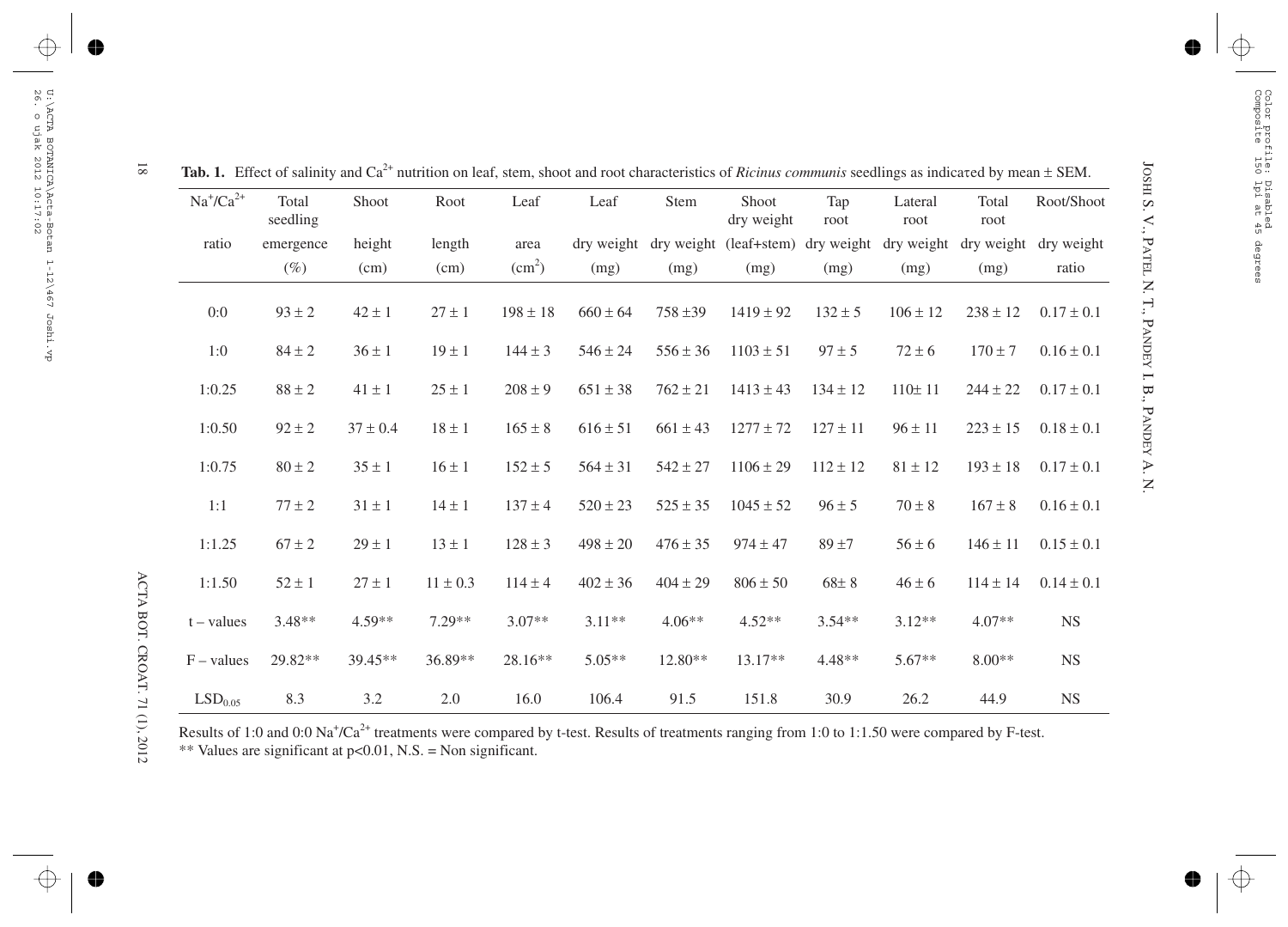Salinity significantly retarded  $(p<0.01)$  elongation of stems and roots (Tab. 1). Supply of Ca2+ to salinity treatment reversed the negative effect of NaCl. For example, stem height and root length of plants grown in soil at 1:0.25  $\text{Na}^+\text{/Ca}^{2+}$  ratio were almost equal to those of plants grown under control conditions. A further increase in supply of external  $Ca^{2+}$ where  $\text{Na}^+\text{/Ca}^2$ + exceeded the 1:0.25 ratio caused reduction in stem height and root length. In addition, salinity significantly reduced  $(p<0.01)$  the expansion of leaves. There was recovery in leaf expansion with increase of Ca<sup>2+</sup> supply to salinised soil until 1:0.25 Na<sup>+</sup>/Ca<sup>2+</sup> ratio. Following this Na<sup>+</sup>/Ca<sup>2+</sup> ratio in soil, leaf expansion exhibited a decreasing trend.

The dry weight of leaves, stems, shoots (leaves + stems), and roots significantly decreased  $(p<0.01)$  in response to salinity (Tab. 1). When compared with the control, the reduction of dry matter caused by salinity was 17.2%, 26.6%, 26.3% and 31.4% for leaves, stems, tap roots and lateral roots, respectively. However, dry weight of tissues exhibited either a complete or a significant recovery  $(p<0.01)$  in the plants grown with 1:0.25 Na<sup>+</sup>/Ca<sup>2+</sup> ratio. Ca<sup>2+</sup> supplies to the saline soil exceeding 1:0.25 Na<sup>+</sup>/Ca<sup>2+</sup> ratio caused significant decreases in the dry weight of all tissues. Root/shoot dry weight ratio of plants did not change with salinity and  $Ca^{2+}$  treatments.

Salt stress significantly reduced  $(p<0.01)$  the water content in leaves, stems, tap roots and lateral roots (Tab. 2). Supply of  $Ca^{2+}$  to salinity treatment resulted in a significant recovery (p<0.01) of water content in tissues. The results suggested that water content in the tissues of seedlings increased up to 1:0.25  $\text{Na}^+\text{/Ca}^{2+}$  ratio and was almost equal to that in control plant tissues. Moreover, water content in tissues exhibited a decreasing trend when  $\text{Na}^+\text{/Ca}^{\text{2+}}$  exceeded the 1:0.25 ratio. Tissues according to their water content can be arranged in the decreasing order of lateral roots, tap roots, leaves and stems. Water potential of leaves, stems, tap roots and lateral roots of plants grown in saline soil became significantly (p<0.05) more negative than that in tissues of control plants. It is evident that water potential of tissues of plants grown in soil at 1:0.25  $\text{Na}^{\dagger}/\text{Ca}^{2+}$  ratio was significantly  $(p<0.01)$  restored. Further increase in the supply of external Ca<sup>2+</sup> to salinity treatment again reduced water potential of tissues. According to their water potential (low to high negative values), tissues can be arranged in decreasing order of lateral roots, tap roots, leaves and stems.

Proline content significantly increased  $(p<0.05)$  in leaves, stems, tap roots and lateral root tissues in response to salinity (Tab. 2). Results suggested that proline content in tissues decreased to minimum level with 1:0.25  $\mathrm{Na^+/Ca^{2+}}$  treatments, but it further increased as the external supply of  $Ca^{2+}$  to saline soil increased. According to their proline content tissues can be arranged in decreasing order of leaves, stems, tap roots and lateral roots.

 $Na<sup>+</sup>$  content in the leaf, stem and root tissues of plants significantly increased (p<0.05) in response to salinity (Tab. 3), but increasing the  $Ca^{2+}$  in saline soil significantly reduced ( $p<0.01$ ) the Na<sup>+</sup> content in the tissues. Salinity significantly reduced ( $p<0.05$ ) K<sup>+</sup> content in the tissues. There was a complete recovery in  $K^+$  content of plants grown under the 1:0.25 Na<sup>+</sup>/Ca<sup>2+</sup> ratio. Reduction in K<sup>+</sup> content in tissues was again recorded when  $Na^{+}/Ca^{2+}$  in soil exceeded the 1:0.25 ratio. The K<sup>+</sup>/Na<sup>+</sup> ratio of tissues significantly decreased (P<0.05) in response to salinity, but increasing supply of  $Ca^{2+}$  to salinity treatment significantly increased ( $p<0.01$ ) their K<sup>+</sup>/Na<sup>+</sup> ratio. Concentrations of N, P and  $Ca^{2+}$  in the tissue of plants significantly decreased (p<0.05) in response to salinity. It is evident that concentrations of these nutrients were completely restored in tissues of plants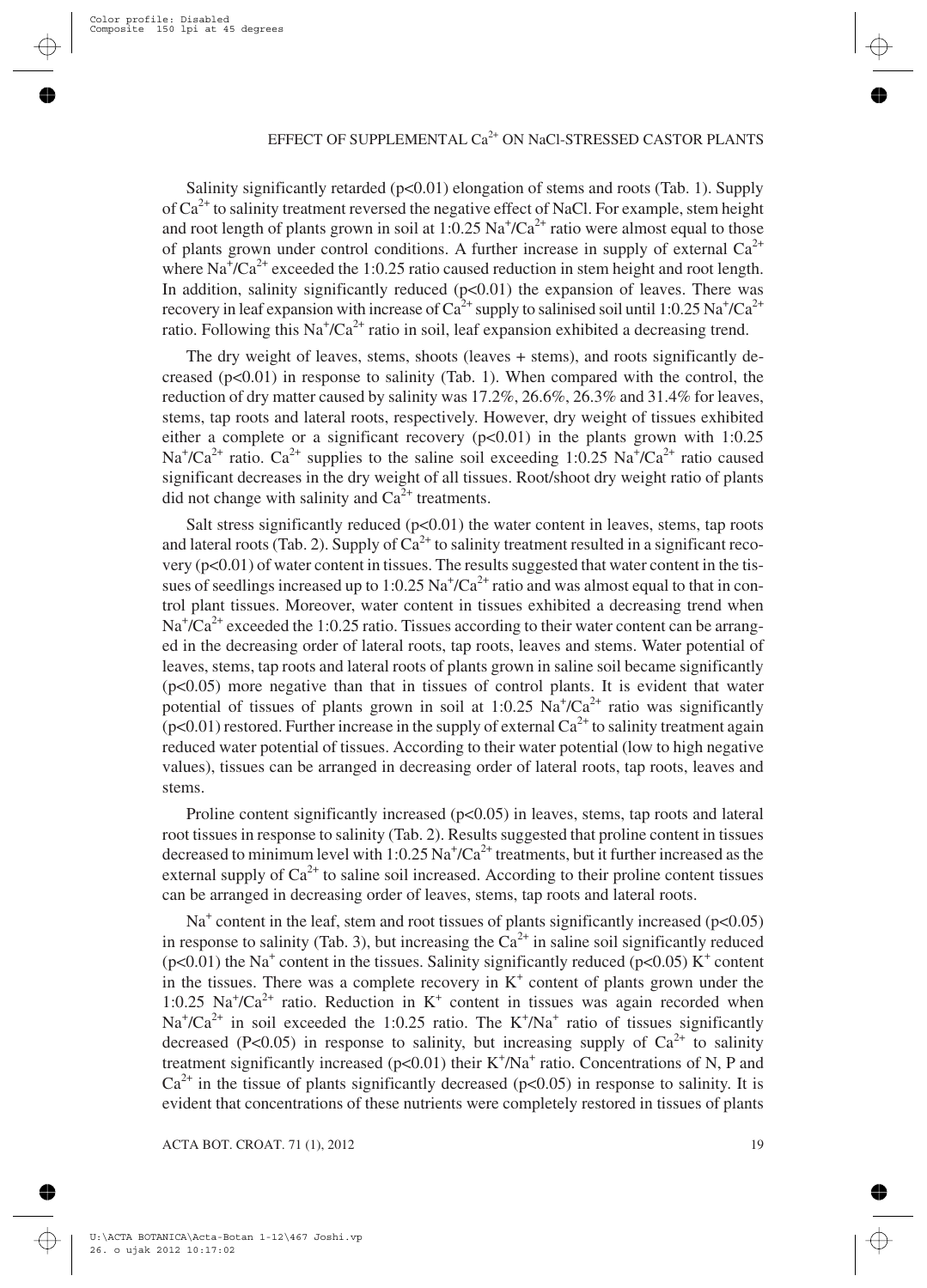| $Na^{\dagger}/Ca^{2+}$ | Water Content $(g g^{-1} DW)$ |              |                                                         |                   |           |              | Water Potential (-MPa)                                  |                  | Proline Content ( $\mu$ mol $g^{-1}$ FW) |            |              |                  |
|------------------------|-------------------------------|--------------|---------------------------------------------------------|-------------------|-----------|--------------|---------------------------------------------------------|------------------|------------------------------------------|------------|--------------|------------------|
| ratio                  | Leaves                        | <b>Stems</b> | Tap<br>Roots                                            | Lateral<br>Roots  | Leaves    | <b>Stems</b> | Tap<br>Roots                                            | Lateral<br>Roots | Leaves                                   | Stems      | Tap<br>Roots | Lateral<br>Roots |
| 0:0                    |                               |              | $3.4 \pm 0.1$ $2.6 \pm 0.1$ $3.8 \pm 0.1$ $4.3 \pm 0.1$ |                   |           |              | $2.9 \pm 0.3$ $4.1 \pm 0.1$ $2.2 \pm 0.1$ $1.6 \pm 0.2$ |                  | $26 \pm 2$                               | $26 \pm 1$ | $22 \pm 1$   | $18 \pm 1$       |
| 1:0                    |                               |              | $2.9 \pm 0.1$ $2.0 \pm 0.1$ $3.4 \pm 0.0$ $3.9 \pm 0.1$ |                   |           |              | $3.8 \pm 0.2$ $4.7 \pm 0.1$ $2.9 \pm 0.1$ $2.4 \pm 0.1$ |                  | $34 \pm 1$                               | $29 \pm 1$ | $26 \pm 1$   | $22 \pm 1$       |
| 1:0.25                 |                               |              | $3.3 \pm 0.1$ $2.6 \pm 0.1$ $3.8 \pm 0.1$ $4.1 \pm 0.1$ |                   |           |              | $3.1 \pm 0.1$ $4.5 \pm 0.1$ $2.4 \pm 0.1$ $1.9 \pm 0.2$ |                  | $27 \pm 2$                               | $25 \pm 1$ | $23 \pm 1$   | $19 \pm 1$       |
| 1:0.50                 |                               |              | $3.1 \pm 0.1$ $2.3 \pm 0.1$ $3.6 \pm 0.1$ $3.9 \pm 0.1$ |                   |           |              | $3.5 \pm 0.1$ $4.6 \pm 0.1$ $2.5 \pm 0.1$ $2.1 \pm 0.2$ |                  | $29 \pm 1$                               | $26 \pm 1$ | $24 \pm 1$   | $20 \pm 1$       |
| 1:0.75                 |                               |              | $3.0 \pm 0.1$ $2.1 \pm 0.1$ $3.4 \pm 0.1$ $3.8 \pm 0.1$ |                   |           |              | $3.7 \pm 0.1$ $4.6 \pm 0.0$ $2.6 \pm 0.0$ $2.3 \pm 0.2$ |                  | $32 \pm 1$                               | $28 \pm 2$ | $25 \pm 1$   | $21 \pm 1$       |
| 1:1                    |                               |              | $2.8 \pm 0.0$ $2.0 \pm 0.1$ $3.2 \pm 0.1$ $3.7 \pm 0.0$ |                   |           |              | $3.9 \pm 0.2$ $4.7 \pm 0.2$ $2.8 \pm 0.3$ $2.4 \pm 0.1$ |                  | $34 \pm 0.4$                             | $29 \pm 1$ | $26 \pm 1$   | $21 \pm 0$       |
| 1:1.25                 |                               |              | $2.7 \pm 0.0$ $1.9 \pm 0.1$ $3.0 \pm 0.1$ $3.5 \pm 0.1$ |                   |           |              | $4.1 \pm 0.1$ $4.9 \pm 0.1$ $3.0 \pm 0.1$ $2.7 \pm 0.2$ |                  | $35 \pm 1$                               | $30 \pm 2$ | $27 \pm 1$   | $22 \pm 1$       |
| 1:1.50                 |                               |              | $2.6 \pm 0.0$ $1.7 \pm 0.1$ $2.9 \pm 0.0$ $3.3 \pm 0.1$ |                   |           |              | $4.5 \pm 0.1$ $5.3 \pm 0.2$ $3.9 \pm 0.2$ $3.1 \pm 0.1$ |                  | $38 \pm 0.3$                             | $31 \pm 1$ | $27 \pm 1$   | $22 \pm 2$       |
|                        | $t$ - values $4.311**$        | $3.795**$    | $6.165**$                                               | $4.701**$         | $6.584*$  | $7.235*$     | $6.913*$                                                | $6.235*$         | $6.547*$                                 | $6.333*$   | $7.216*$     | $6.621*$         |
|                        | $F - values$ 9.572**          | $7.578**$    |                                                         | 22.605** 32.176** | $8.473**$ | $8.672**$    | $10.752**$                                              | $6.637**$        | $12.060**$                               | $5.683**$  | $6.265**$    | $5.625**$        |
| $LSD$ 0.05             | 0.2                           | 0.3          | 0.2                                                     | 0.1               | 0.2       | 0.2          | 0.2                                                     | 0.2              | 1.4                                      | 1.5        | 1.3          | 1.2              |

 $\infty$ ± SEM.

Results of 1:0 and 0:0 Na<sup>+</sup>/Ca<sup>2+</sup> treatments were compared by t-test. Results of treatments ranging from 1:0 to 1:1.50 were compared by F-test. Values are significant at  $p<0.01$  (\*\*) and  $p<0.05$  (\*).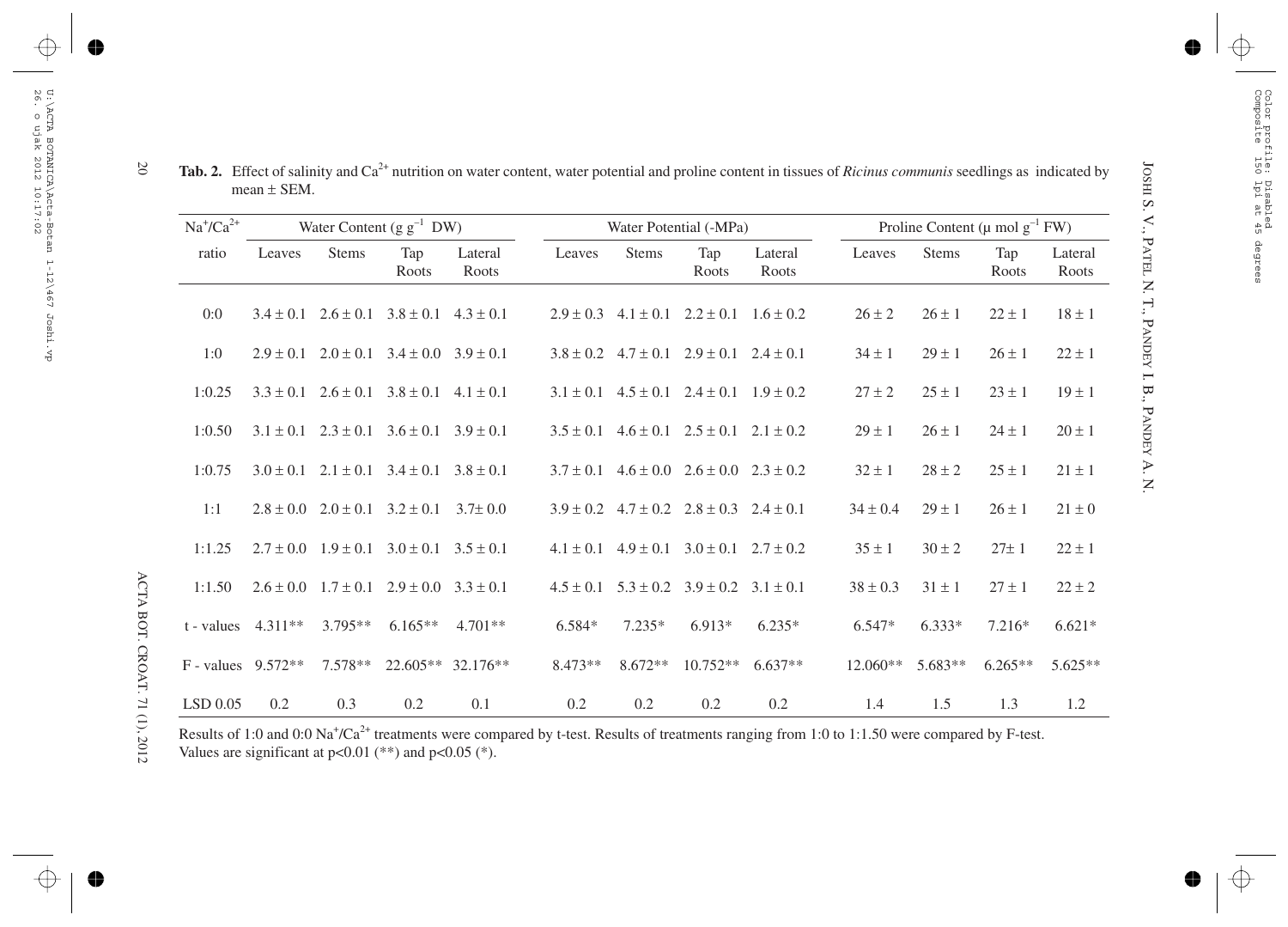| <b>Tissue</b> | $\rm Na^+\!/\rm Ca^{2+}$ | $\mathbf N$      | $\mbox{K}^+$     | $\mathbf{P}$     | $\mathrm{Na}^+$  | $Ca^{2+}$        | $Mg^{2+}$        | $\rm K^+ / \rm Na^+$ |
|---------------|--------------------------|------------------|------------------|------------------|------------------|------------------|------------------|----------------------|
|               | Ratio                    | $(mg g^{-1} DW)$ | $(mg g^{-1} DW)$ | $(mg g^{-1} DW)$ | $(mg g^{-1} DW)$ | $(mg g^{-1} DW)$ | $(mg g^{-1} DW)$ | ratio                |
|               | 0:0                      | $23.0 \pm 0.7$   | $27.3 \pm 0.7$   | $2.4 \pm 0.0$    | $8.8 \pm 0.1$    | $12.6 \pm 0.8$   | $1.1 \pm 0.3$    | $3.1 \pm 0.1$        |
|               | 1:0                      | $20.0 \pm 1.2$   | $23.4 \pm 0.3$   | $2.0 \pm 0.1$    | $10.0 \pm 0.3$   | $10.1 \pm 0.4$   | $0.9 \pm 0.2$    | $2.3 \pm 0.1$        |
|               | 1:0.25                   | $23.0 \pm 0.5$   | $26.6 \pm 0.4$   | $2.5 \pm 0.2$    | $9.0 \pm 0.3$    | $13.6 \pm 0.5$   | $1.1 \pm 0.3$    | $3.0 \pm 0.1$        |
|               | 1:0.50                   | $22.0 \pm 0.3$   | $26.1 \pm 0.4$   | $2.5 \pm 0.2$    | $8.6 \pm 0.3$    | $12.6 \pm 0.5$   | $1.1\pm0.2$      | $3.0 \pm 0.1$        |
|               | 1:0.75                   | $21.0 \pm 0.5$   | $24.8 \pm 0.8$   | $2.4 \pm 0.1$    | $8.2 \pm 0.3$    | $12.1 \pm 0.2$   | $1.1\pm0.1$      | $3.0\pm0.2$          |
| Leaf          | 1:1                      | $21.0 \pm 0.6$   | $24.0 \pm 0.3$   | $1.9 \pm 0.2$    | $7.4 \pm 0.3$    | $11.8\pm0.4$     | $1.1\pm0.2$      | $3.3\pm0.1$          |
|               | 1:1.25                   | $20.0 \pm 0.2$   | $22.3 \pm 0.2$   | $1.7 \pm 0.1$    | $6.9 \pm 0.2$    | $11.2 \pm 0.6$   | $1.0\pm0.2$      | $3.2 \pm 0.1$        |
|               | 1:1.50                   | $19.0 \pm 0.6$   | $21.9 \pm 0.3$   | $1.5 \pm 0.2$    | $6.3 \pm 0.3$    | $10.9 \pm 0.7$   | $1.0 \pm 0.2$    | $3.5 \pm 0.2$        |
|               | $t - values$             | 5.002*           | 7.986*           | 5.292*           | $6.928*$         | 5.339*           | <b>NS</b>        | 11.003*              |
|               | $F - values$             | $4.679**$        | 18.810**         | 6.369**          | 19.805**         | 5.581**          | $_{\rm NS}$      | $6.650**$            |
|               | $\mathrm{LSD}_{\,0.05}$  | 0.8              | 0.5              | $0.2\,$          | $0.4\,$          | $0.6\,$          | <b>NS</b>        | 0.1                  |
|               | 0:0                      | $21.0 \pm 1.0$   | $21.6 \pm 0.3$   | $2.2 \pm 0.1$    | $9.1 \pm 0.1$    | $12.5 \pm 0.7$   | $1.0 \pm 0.3$    | $2.4 \pm 0.1$        |
|               | 1:0                      | $19.0 \pm 1.2$   | $18.5 \pm 0.3$   | $1.9 \pm 0.0$    | $10.8 \pm 0.3$   | $10.6 \pm 0.4$   | $0.8 \pm 0.2$    | $1.7 \pm 0.1$        |
|               | 1:0.25                   | $22.0 \pm 0.6$   | $21.2 \pm 0.8$   | $2.2 \pm 0.1$    | $9.4 \pm 0.3$    | $13.4 \pm 0.4$   | $1.0 \pm 0.3$    | $2.3 \pm 0.1$        |
|               | 1:0.50                   | $21.0 \pm 0.5$   | $19.5 \pm 0.5$   | $2.1\pm0.1$      | $8.6\pm0.2$      | $12.4 \pm 0.3$   | $1.0\pm0.4$      | $2.3\pm0.1$          |
|               | 1:0.75                   | $20.0 \pm 0.7$   | $18.5 \pm 0.8$   | $2.0 \pm 0.1$    | $8.2 \pm 0.4$    | $11.8 \pm 0.4$   | $1.0 \pm 0.2$    | $2.3 \pm 0.1$        |
| Stem          | 1:1                      | $18.0 \pm 0.7$   | $16.3 \pm 0.7$   | $1.8 \pm 0.1$    | $7.2 \pm 0.2$    | $11.6 \pm 0.3$   | $0.9 \pm 0.2$    | $2.3 \pm 0.1$        |
|               | 1:1.25                   | $18.0 \pm 0.7$   | $15.2 \pm 0.7$   | $1.7 \pm 0.1$    | $7.0 \pm 0.4$    | $11.1 \pm 0.2$   | $0.9 \pm 0.1$    | $2.2 \pm 0.1$        |
|               | 1:1.50                   | $18.0 \pm 0.4$   | $14.1 \pm 0.8$   | $1.7 \pm 0.1$    | $6.7 \pm 0.2$    | $10.9 \pm 0.7$   | $0.9 \pm 0.2$    | $2.1\pm0.1$          |
|               | $t - values$             | $5.774*$         | 5.529*           | 5.196*           | $4.348*$         | 7.208*           | <b>NS</b>        | $5.232*$             |
|               | $F - values$             | 4.996**          | 13.976**         | $4.807**$        | 24.982**         | $5.067**$        | <b>NS</b>        | $5.677**$            |
|               | LSD <sub>0.05</sub>      | 0.9              | 0.8              | 0.1              | 0.4              | 0.5              | <b>NS</b>        | 0.1                  |

**Tab.** 3. Effect of salinity and Ca<sup>2+</sup> nutrition on nutrient content (mg g<sup>-1</sup> DW) of tissues (leaf, stem, tap root and lateral root) of *Ricinus communis* seedlings as indicated by mean ± SEM.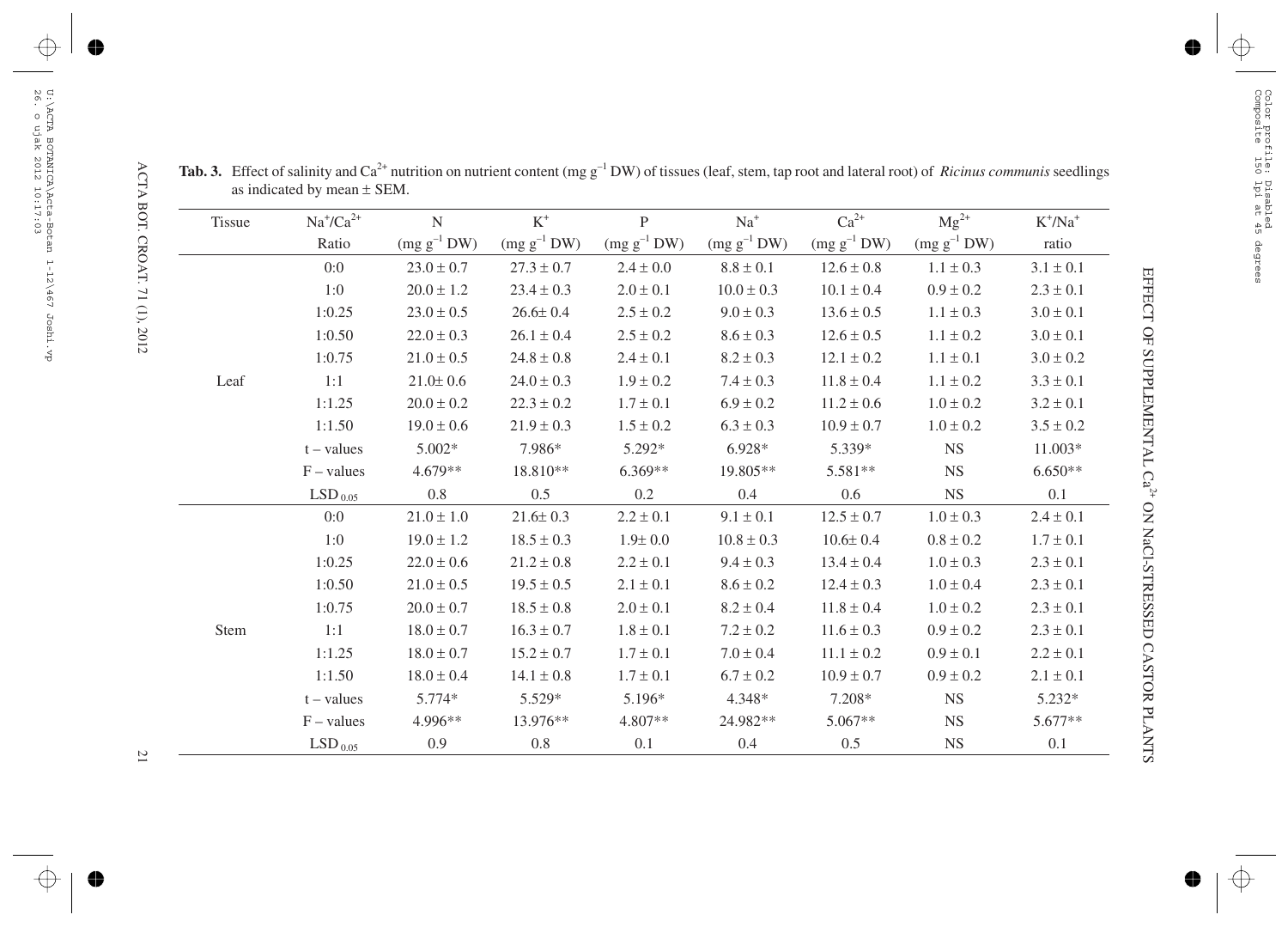# $\overline{z}$

| <b>Tissue</b> | $Na^{\dagger}/Ca^{2+}$  | ${\bf N}$       | $\mbox{K}^+$     | $\mathbf{P}$     | $Na+$            | $Ca^{2+}$        | $Mg^{2+}$        | $K^+/Na^+$    |
|---------------|-------------------------|-----------------|------------------|------------------|------------------|------------------|------------------|---------------|
|               | Ratio                   | $(mg g^{-1}DW)$ | $(mg g^{-1} DW)$ | $(mg g^{-1} DW)$ | $(mg g^{-1} DW)$ | $(mg g^{-1} DW)$ | $(mg g^{-1} DW)$ | ratio         |
|               | 0:0                     | $20.0 \pm 1.0$  | $18.4 \pm 0.6$   | $2.0 \pm 0.1$    | $9.7 \pm 0.6$    | $11.8 \pm 0.1$   | $0.9 \pm 0.3$    | $1.9 \pm 0.1$ |
|               | 1:0                     | $16.0 \pm 1.0$  | $13.9 \pm 0.4$   | $1.7 \pm 0.1$    | $10.8 \pm 0.8$   | $10.0 \pm 0.3$   | $0.7 \pm 0.3$    | $1.3 \pm 0.1$ |
|               | 1:0.25                  | $20.0 \pm 0.4$  | $18.2 \pm 0.5$   | $1.9 \pm 0.1$    | $9.9 \pm 0.7$    | $12.1 \pm 0.3$   | $0.9 \pm 0.2$    | $1.9 \pm 0.2$ |
|               | 1:0.50                  | $19.0 \pm 0.6$  | $16.9 \pm 0.7$   | $1.9 \pm 0.1$    | $8.6 \pm 0.4$    | $12.1 \pm 0.3$   | $0.9 \pm 0.2$    | $2.0 \pm 0.2$ |
|               | 1:0.75                  | $18.0 \pm 0.6$  | $16.7 \pm 0.3$   | $1.8 \pm 0.1$    | $8.4 \pm 0.4$    | $11.9 \pm 0.3$   | $0.8 \pm 0.2$    | $2.0 \pm 0.1$ |
| Tap root      | 1:1                     | $18.0 \pm 0.5$  | $15.2 \pm 0.2$   | $1.5 \pm 0.1$    | $7.6 \pm 0.2$    | $11.8 \pm 0.5$   | $0.8 \pm 0.2$    | $2.0 \pm 0.0$ |
|               | 1:1.25                  | $17.0 \pm 0.6$  | $14.6 \pm 0.6$   | $1.4 \pm 0.2$    | $7.3 \pm 0.2$    | $11.7 \pm 0.4$   | $0.8 \pm 0.2$    | $2.0 \pm 0.1$ |
|               | 1:1.50                  | $16.0 \pm 0.9$  | $13.9 \pm 0.9$   | $1.3 \pm 0.2$    | $7.0 \pm 0.3$    | $10.7 \pm 0.3$   | $0.8 \pm 0.1$    | $2.0 \pm 0.1$ |
|               | $t - values$            | $4.703*$        | $4.666*$         | $4.645*$         | $4.715*$         | $4.754*$         | <b>NS</b>        | 5.871*        |
|               | $F - values$            | 4.870**         | 8.897**          | $4.508**$        | $8.520**$        | $4.723**$        | <b>NS</b>        | 4.798**       |
|               | $\mathrm{LSD}_{\,0.05}$ | 0.8             | 0.7              | 0.1              | 0.6              | 0.5              | <b>NS</b>        | 0.2           |
|               | 0:0                     | $19.0 \pm 1.3$  | $13.2 \pm 0.5$   | $1.7\pm0.0$      | $10.2 \pm 0.5$   | $14.4 \pm 0.6$   | $0.8 \pm 0.0$    | $1.3 \pm 0.1$ |
|               | 1:0                     | $14.0 \pm 0.9$  | $8.9 \pm 0.4$    | $1.4 \pm 0.0$    | $11.6 \pm 0.5$   | $12.6 \pm 0.3$   | $0.7 \pm 0.1$    | $0.8 \pm 0.0$ |
|               | 1:0.25                  | $19.0 \pm 0.5$  | $13.6 \pm 0.7$   | $1.6 \pm 0.1$    | $10.5 \pm 0.4$   | $15 \pm 0.5$     | $1.0 \pm 0.1$    | $1.3 \pm 0.1$ |
|               | 1:0.50                  | $19.0 \pm 0.6$  | $13.4 \pm 0.5$   | $1.6 \pm 0.1$    | $9.7 \pm 0.3$    | $14.8 \pm 0.4$   | $1.0 \pm 0.2$    | $1.4 \pm 0.1$ |
|               | 1:0.75                  | $18.0 \pm 1.0$  | $13.1 \pm 0.5$   | $1.6 \pm 0.1$    | $8.8 \pm 0.3$    | $13.5 \pm 0.7$   | $1.0 \pm 0.2$    | $1.5 \pm 0.0$ |
| Lateral root  | 1:1                     | $18.0 \pm 0.6$  | $12.5 \pm 0.4$   | $1.4 \pm 0.1$    | $7.9 \pm 0.5$    | $13.1 \pm 0.5$   | $0.9 \pm 0.0$    | $1.6 \pm 0.1$ |
|               | 1:1.25                  | $17.0 \pm 1.0$  | $11.7 \pm 0.5$   | $1.2 \pm 0.0$    | $7.7 \pm 0.5$    | $12.8 \pm 0.3$   | $0.9 \pm 0.3$    | $1.5 \pm 0.1$ |
|               | 1:1.50                  | $16.0 \pm 0.9$  | $11.3 \pm 0.6$   | $1.2 \pm 0.1$    | $7.3 \pm 0.7$    | $12.1 \pm 0.1$   | $0.9 \pm 0.3$    | $1.6 \pm 0.1$ |
|               | $t - values$            | 5.879*          | 5.000*           | 5.090*           | 11.094*          | $6.079*$         | <b>NS</b>        | $5.120*$      |
|               | $F - values$            | 4.948**         | $10.296**$       | $4.963**$        | 10.778**         | $6.063**$        | <b>NS</b>        | 8.830**       |
|               | LSD <sub>0.05</sub>     | 1.0             | 0.6              | 0.1              | 0.6              | 0.5              | <b>NS</b>        | 0.1           |

Results of 1:0 and 0:0 Na<sup>+</sup>/Ca<sup>2+</sup> treatments were compared by t-test. Results of treatments ranging from 1:0 to 1:1.50 were compared by F-test. Values are significant at  $p<0.01$  (\*\*), and  $p<0.05$  (\*), NS = Non significant.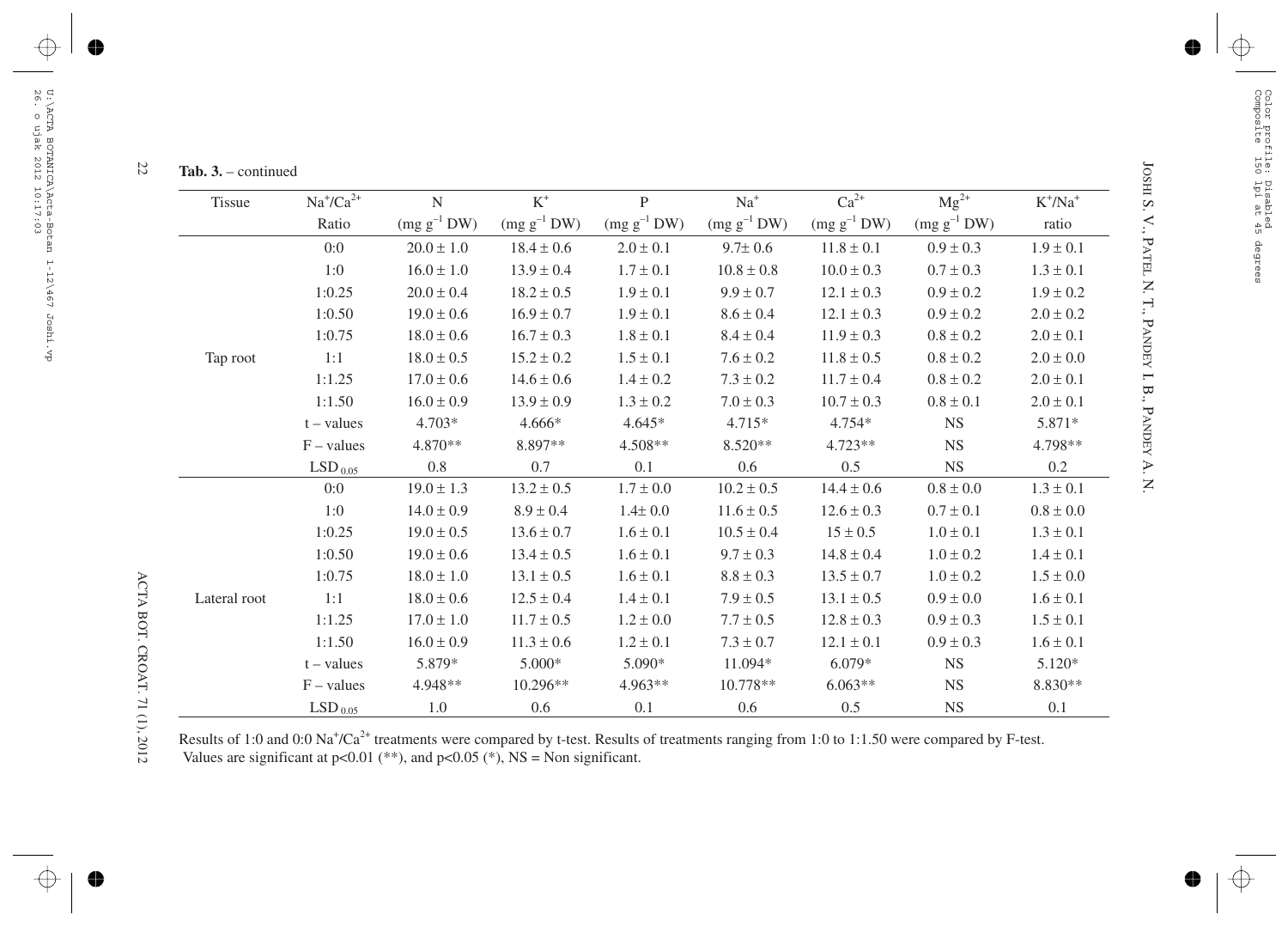grown in soil with a 1:0.25 Na<sup>+</sup>/Ca<sup>2+</sup> ratio. Moreover, high Ca<sup>2+</sup> in saline soil reduced the concentration of these nutrients in the tissues. Concentrations of  $Mg^{2+}$  in plants were not significantly affected by  $Na^+$  and / or  $Ca^{2+}$  levels in the soil.

## **Discussion**

The deleterious effects of NaCl on germination of *R. communis* were ameliorated by increase of  $Ca^{2+}$  to a critical level (1:0.25 Na<sup>+</sup>/Ca<sup>2+</sup> ratio) in the salinised soil. The detrimental effect of NaCl salinity on germination is associated with an accumulation of toxic ions (MOHAMMAD and SEN 1990), a decrease of available water to the seeds (PUJOL et al. 2000) or both. The beneficial effect of  $Ca^{2+}$  did not persist when  $Ca^{2+}$  supply exceeded the critical level. In the present study, the concentration of available  $Na<sup>+</sup>$  and soil salinity increased with increase in the external supply of  $Ca^{2+}$  to the saline soil. Secondly, the water uptake by the germinated seeds decreased with both salinity (20.2  $\pm$  0.5%) and increased Ca<sup>2+</sup> levels  $(13.6 \pm 0.6\%)$ . Therefore, the beneficial effect of Ca<sup>2+</sup> on *R. communis* seed germination appears due to counteraction of the toxic effect of Na<sup>+</sup>. An insufficient level of  $Ca^{2+}$  in the germination medium could result in a general deterioration and loss of selectivity of the plasma membrane (WHITTINGTON and SMITH 1992). This aggravates salt effects, probably by increasing membrane permeability and leads to a higher accumulation of toxic ions and/or leakage of solutes (CRAMER et al. 1987, LAUCHLI 1990). A positive response to  $Ca^{2+}$ application on germination rate under saline conditions has also been reported in *Phaseolus vulgaris* (CACHORRO et al. 1994), in wimmera ryegrass (MARCAR 1986), in barley (BLISS et al. 1986), in *Salvadora oleoides* (VAGHELA et al. 2009). The detrimental effect of Ca2+, above 1:0.50  $\text{Na}^+\text{/Ca}^2$  ratio, on seed germination might be due to the decreased osmotic potential of soil solution because soil salinity increased with increase in  $Ca^{2+}$  supply.

A reduction in water content and water potential of leaves, stems, tap roots and lateral roots of plants grown in saline soil might have resulted in internal water deficit to plants, which in turn, reduced the elongation of stems and roots and dry matter accumulation in tissues. It is found that plants subjected to water stress show a general reduction in size and dry matter production (TAIZ and ZEIGER 2006). In general, salinity can reduce plant growth or damage to the plants through (i) osmotic effect (causing water deficit), (ii) toxic effect of ions and (iii) imbalance of the uptake of essential nutrients (RAMOLIYA et al. 2004). These modes of action may operate on the cellular as well as on higher organizational levels and influence all the aspects of plant metabolism (KRAMER 1983, GARG and GUPTA 1997). *R. Communis* exhibited a reduction in leaf area (photosynthetic area) in response to salinity treatment. GARG and GUPTA (1997) reported that salinity causes reduction in leaf area as well as in rate of photosynthesis, which together result in reduced crop growth and yield. Also, a high concentration of salt tends to slow down or stop root elongation (KRAMER 1983) and causes reduction in root production (GARG and GUPTA 1997). Supply of  $Ca^{2+}$  to the salinised soil ameliorated the harmful effects of NaCl on *R. communis* and plant growth was restored at the 1:0.25 Na<sup>+</sup>/Ca<sup>2+</sup> ratio. It has been reported that supplemental Ca<sup>2+</sup> in salinised growth media alleviated inhibition of barley root growth (SHABALA et al. 2003), shoot growth of *Phaseolus vulgaris*(CACHORRO et al. 1994), shoot and root growth both in *Salva*dora oleoides (VAGHELA et al. 2009). In maize plants grown with a high Na<sup>+</sup>:Ca<sup>2+</sup> ratio, the hydraulic conductance was reduced; supplemental  $Ca^{2+}$  (10 mM) improved growth by restoring hydraulic conductance back to that of the control plants (CRAMER 1992).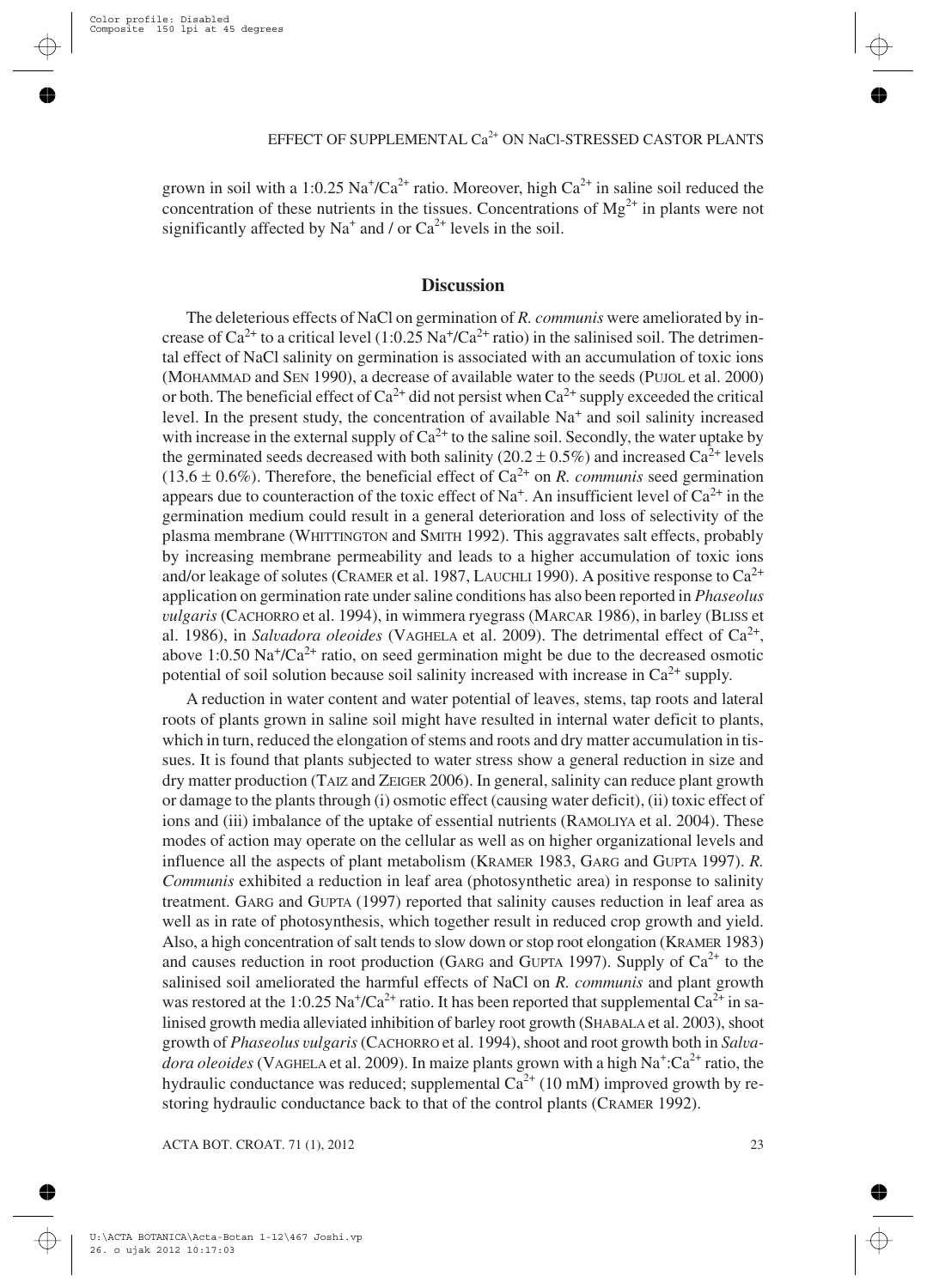The inhibiting effect of salinity on plant growth was lowest in leaves and highest for stems, tap roots and lateral roots. Consequently, leaves were more resistant and other tissues were sensitive to soil salinity. Likewise, the recovery of dry matter at 1:0.25  $\mathrm{Na^4/Ca^{2+}}$ ratio was 98.6%, 100.4%, 101.5% and 103.8% for leaves, stems, tap roots and lateral roots, respectively. Results suggested that there was a resemblance in the shoot and root growth of plants and their root/shoot dry weight ratio did not change with salinity and  $Ca^{2+}$ treatments.

Salt tolerance in plants is associated with the accumulation of organic solutes in cytoplasm to balance the osmotic pressure of ions in the vacuoles. Proline accumulates in the cytoplasm without having any detrimental effects on cytosolic enzymes activities (STEWART and LEE 1974, HASEGAWA et al. 2000). In *R. communis*, osmotic adjustment was achieved by  $K^+$  (as evidenced by higher  $K^+$  than Na<sup>+</sup> content in tissues) and increase in the quantity of proline in tissues when water content decreased because of salinity. In addition to its conventional osmoprotective role, proline prevents NaCl-induced  $K^+$  efflux from roots and may operate as ion channel regulators (CUIN and SHABALA 2005) or reactive oxygen species (ROS) scavengers (BOHNERT et al. 1995). Such a regulatory role does not require significant amounts of proline to be accumulated and is, therefore, of low carbon cost to the plant. Results further indicated that increase in water content and water potential of tissues with  $Ca<sup>2+</sup>$  treatment was related to decrease in proline content.

In the present study, there was a significant decrease of  $Ca^{2+}$  content in all the tissues with salinity treatment. As a result,  $N_a^+$  induced  $Ca^{2+}$  deficiency in tissues. It is reported that uptake of  $Ca^{2+}$  from the soil solution may decrease because of ion interaction, precipitation and increase in ionic strength that reduce the activity of  $Ca<sup>2+</sup>$  (JANZEN and CHANG 1987). It is found that salinity can alter  $Ca^{2+}$  uptake and transport leading to  $Ca^{2+}$  deficiency in plants (CRAMER et al. 1987). Consequently, addition of  $Ca^{2+}$  to salinised soil to the critical level resulted in recovery of shoot and root growth. Supply of  $Ca^{2+}$  exceeding the critical level again reduced the shoot and root growth. In the present study, increased nitrate content together with chloride content caused an increase in soil salinity with  $Ca^{2+}$  treatment. The increased soil salinity, in other words, the decreased osmotic potential, might be responsible for retardation of growth at high supply of  $Ca^{2+}$ .

 $K^+$  is a major osmoticum in plant cells (MARSCHNER 1995) and, therefore is essential for all extension growth. It is evidenced that in salt-stressed roots of cotton,  $Na<sup>+</sup>$  displaced membrane-associated  $Ca^{2+}$ , which was believed to be primarily located at the plasma membrane (CRAMER et al. 1985). In addition, NaCl-salinity displaced membrane-associated  $Ca^{2+}$  on protoplasts of corn (LYNCH and LAUCHLI 1988) and barley (BITTISNICH et al. 1989), and on plasma membrane vesicles of melon (YERMIYAHU et al. 1994). One consequence of the displacement of membrane-associated  $Ca^{2+}$  by Na<sup>+</sup> is the immediate increase of K<sup>+</sup> efflux across the plasma membrane of salt-stressed cotton roots (CRAMER et al. 1985). This effect may be related to the rapid depolarization of the membrane potential upon salinisation (CRAMER 1997). In the present study, the increased efflux of  $K^+$  might be one of the reasons for the significant decrease of  $K^+$  content in tissues of *R. communis* in response to NaCl salinity. However, recovery of  $K^+$  content in tissues with external  $Ca^{2+}$  supply at the critical level (1:0.25  $\text{Na}^{\dagger}/\text{Ca}^{2+}$  ratio) may be the result of repolarization of membrane. There is abundant evidence that salinity alters the ion transport and contents of plants (CRAMER 1997). In general,  $Na<sup>+</sup>$  uptake and concentrations increase and  $Ca<sup>2+</sup>$  uptake and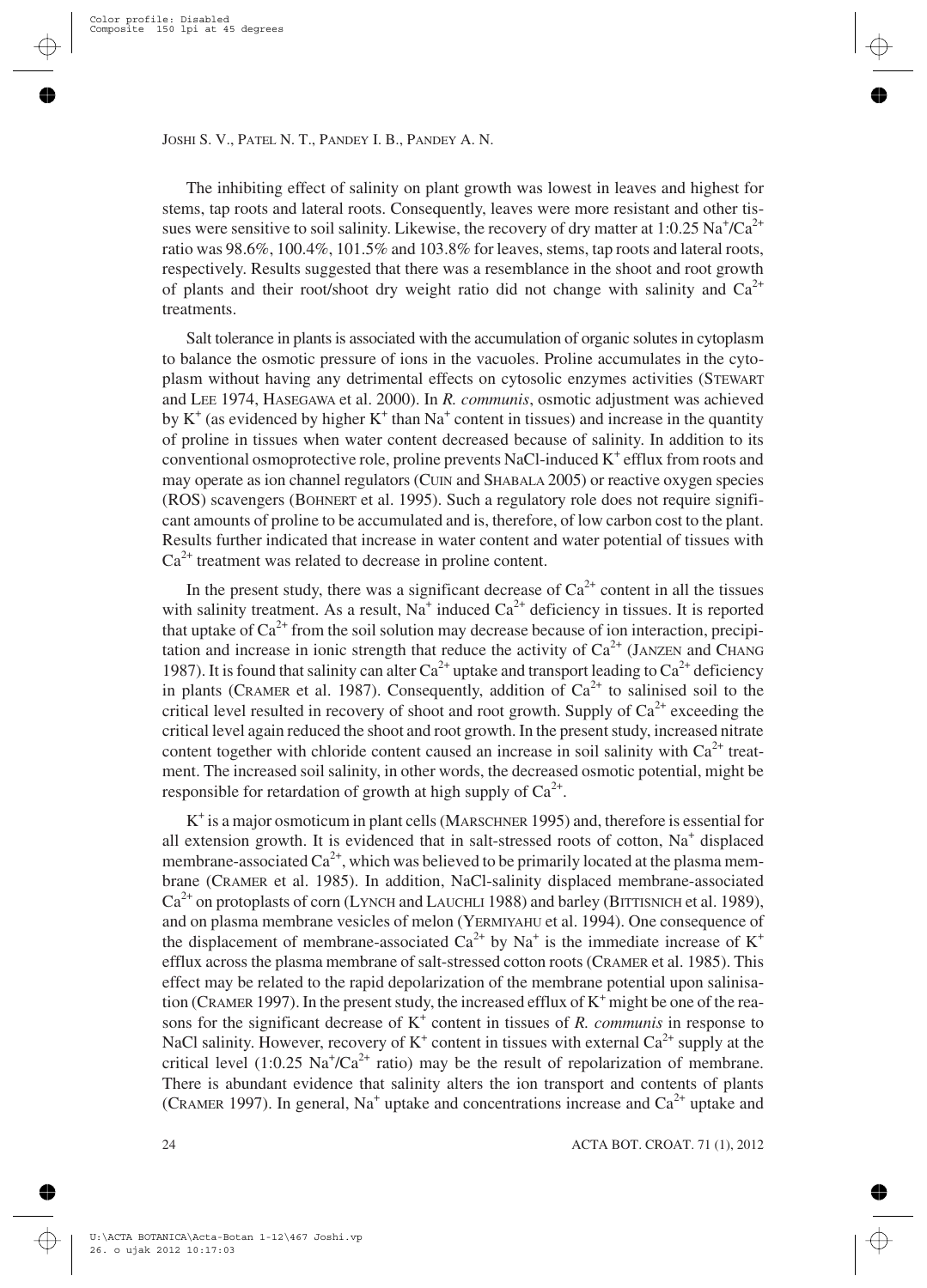concentrations decrease in plant cells and tissues as the external  $Na<sup>+</sup>$  concentration increases (RENGEL 1992, CRAMER 1997). Likewise, as external  $Ca^{2+}$  concentrations increase  $Na<sup>+</sup>$  uptake and concentrations decrease and  $Ca<sup>2+</sup>$  uptake and concentrations increase. One consequence of these  $Na^+$ : $Ca^{2+}$  interactions is the reduction of  $K^+$  content in salinised plants, which can be prevented with supplemental  $Ca^{2+}$ . SHABALA et al. (2006) reported that supplemental  $Ca^{2+}$  may prevent K<sup>+</sup> efflux from the cell by blocking the depolarization – activated outward – rectifying  $K^+$  channels. In addition, salinity generates reactive oxygen species (SLATER et al. 2003) which activates non-selective cation channels (NSCC) inducing further  $K^+$  leak (DEMIDCHIK et al. 2002). This leak is additional to one caused by membrane depolarization (CHEN et al. 2007). As a result supplemental  $Ca^{2+}$  may prevent such  $ROS - induced NSCC$  activation and associated  $K^+$  leak. However, increase in soil salinity with high  $Ca^{2+}$  supply caused a decrease in  $K^+$  content in tissues and it can be accounted for low osmotic potential of soil solution. Isosmotic concentrations of mannitol have similar effects as saline treatments with supplemental  $Ca^{2+}$  (10 mM) indicating that K<sup>+</sup> efflux is affected by osmotic factors in these solutions and not associated with Na<sup>+</sup>-specific displacement of membrane-associated  $Ca^{2+}$  (CRAMER et al. 1985).

Na<sup>+</sup> content significantly increased in tissues of salt-stressed plants, but decreased with increase in  $Ca^{2+}$  supply to saline soil. It is reported that uptake mechanisms of both  $K^+$  and  $Na<sup>+</sup>$  are similar (SCHROEDER et al. 1994). Na<sup>+</sup> can not move through the plasma membrane lipid bilayer, but the ion is transported through both low- and high- affinity transport systems, which are necessary for  $K^+$  acquisition. As a consequence,  $Na^+$  could enter the cell through high affinity  $K^+$  carriers or through the low affinity channels (NSCC) that are strongly influenced by  $Ca^{2+}$ . These cation channels could allow entry of large amount of Na<sup>+</sup> from a highly saline soil if not adequately regulated (AMTMANN and SANDERS 1999). Low affinity  $K^+$  uptake is not inhibited by  $Na^+$  but the high affinity process is restricted (SCHROEDER et al. 1994). Similarly Na<sup>+</sup> toxicity in plants is correlated with two proposed Na<sup>+</sup> uptake pathways (NIU et al. 1995). The K<sup>+</sup> and Na<sup>+</sup> profiles of *R. communis* suggest that a similar mechanism might operate in this species. It has been shown that  $Ca^{2+}$  is an efficient blocker of NSCC, a major route for  $Na<sup>+</sup>$  uptake into the cell (DEMIDCHIK and TESTER 2002, DEMIDCHIK and MAATHUIS 2007) and, thus, may directly reduce the amount of Na<sup>+</sup> accumulation in plants. For *R. communis*, external supply of  $Ca<sup>2+</sup>$  reduced Na<sup>+</sup> content on the whole plant level. Further, the high  $K^+$  content and low  $Na^+$  content in leaves, stems and tap roots tissues suggest that this plant has the characteristic for rapid transport of  $K<sup>+</sup>$  to shoot tissues. Intracellular  $K^+/Na^+$  homeostasis is a key component of salinity tolerance in plants (TESTER and DAVENPORT 2003).

In general, salinity reduces N accumulation in plants (FEIGIN 1985).This is due to the fact that an increase in chloride uptake and accumulation is mostly accompanied by a decrease in shoot nitrate concentration (TORRES and BINGHAM 1973, GARG and GUPTA 1997). The interaction between salinity and P is very complex and there is no clear cut mechanism for decreased, increased or unchanged P uptake in response to salinisation in different species (GRATTAN and GRIEVE 1992). However, it is known that P concentration is related to the rate of photosynthesis, but it decreases the conversion of fixed carbon into starch (OVERLACH et al. 1993) and therefore decrease of P in leaves will reduce shoot growth. Besides the role of  $Mg^{2+}$  in chlorophyll structure and as an enzyme cofactor, another important role of  $Mg^{2+}$  in plants is in the export of photosynthates (MARSCHNER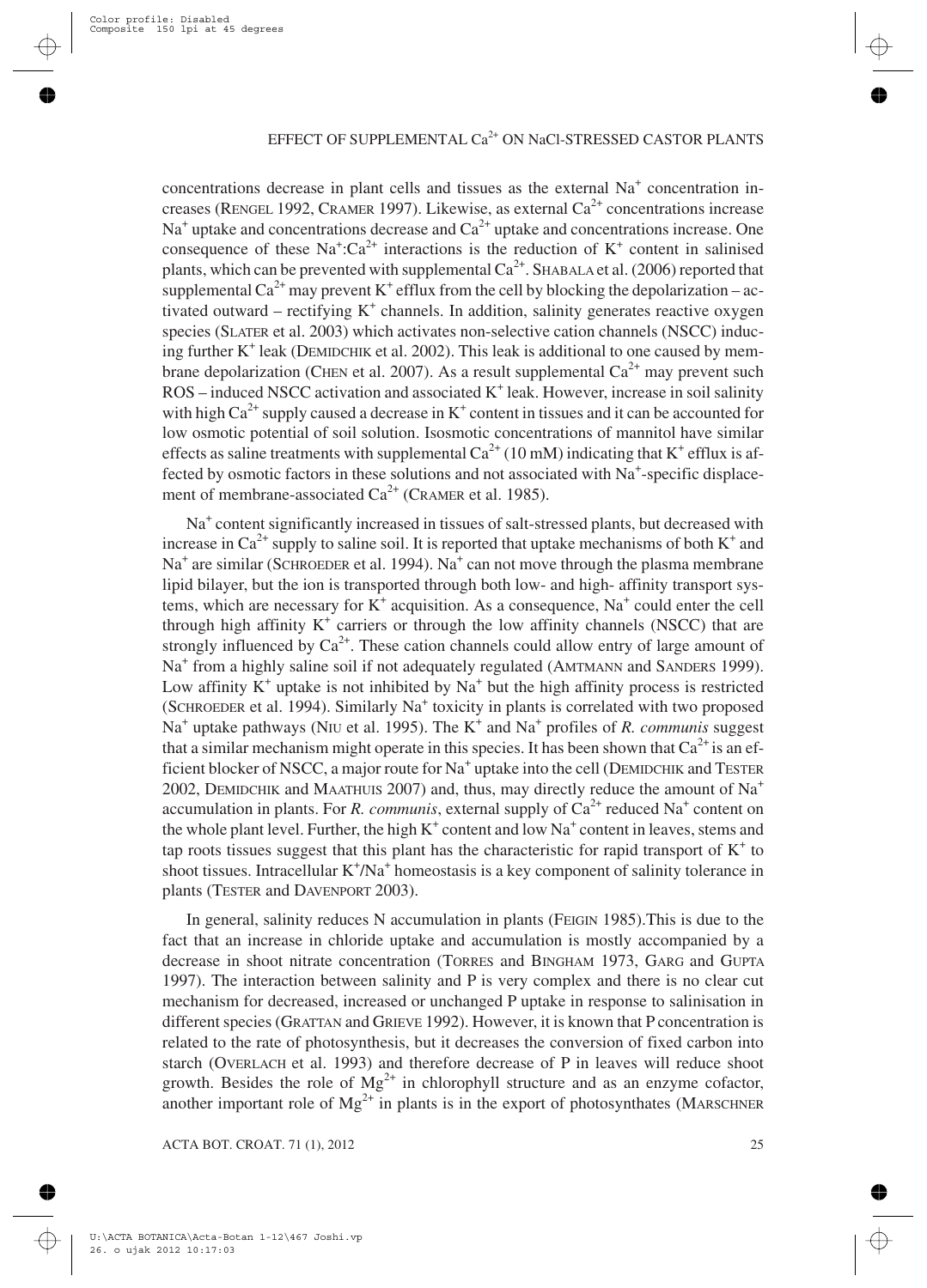1995). External Ca<sup>2+</sup> supply reversed the effects of Na<sup>+</sup> and concentrations of N and P were restored in tissues of seedlings grown at 1:0.25  $\text{Na}^{\dagger}/\text{Ca}^{2+}$  ratio. The high influx or low efflux of nutrients might be responsible for restoration or recovery of nutrients. The increased salinity (low osmotic potential) can be accounted for decrease of nutrients when  $Ca^{2+}$  supply exceeded the critical level.

In the present study, available  $Ca^{2+}$  in salinised soil with supplemental  $Ca^{2+}$  at the critical level  $(1:0.25 \text{ Na}^+/\text{Ca}^{2+} \text{ ratio})$  was two times higher than that in non-saline control soil. Thus, it can be suggested that available  $Ca^{2+}$  in saline soil should be maintained nearly two times higher than that in normal soil in order to ameliorate the injurious effects of NaCl on seed germination and growth of *Ricinus communis*.

## **Conclusions**

Results of the present investigation show that germination and growth of *R. communis* plants were dependent upon external supply of Ca $^{2+}$  up to the critical level (1:0.25 Na $^{\ast}$ /Ca $^{2+}$ ratio) to the salinised soil. Our results are in accordance with the assumption that external  $Ca^{2+}$  supply to the saline soil may alleviate Na<sup>+</sup> toxicity to castor plants. The beneficial effects of high  $Ca^{2+}$  concentration are reflected in: (a) the almost complete recovery in germination percentage; (b) the negative effect of soil salinity on elongation of stems and roots, leaf area development and dry matter accumulation in tissues can be reduced by additional supply of  $Ca^{2+}$ ; (c) water content and water potential of leaves, stems, tap roots and lateral root tissues increased with increase in  $Ca^{2+}$  up to the critical level in salinised soil; (d) it seems that much of growth reduction associated with salinity is due to high  $Na<sup>+</sup>$  and low  $Ca<sup>2+</sup>$  levels in tissues, thus increasing  $Ca<sup>2+</sup>$  concentration reduces the uptake of Na<sup>+</sup> and increases  $Ca^{2+}$  uptake, consequently decreasing Na<sup>+</sup> toxicity; (e) a decrease in the efflux of K<sup>+</sup> and probably other mineral nutrients resulted in the restoration of nutrients. Moreover, the beneficial effects of  $Ca^{2+}$  did not persist when the external supply of this element exceeded the critical level because further  $Ca^{2+}$  supply increased soil salinity.

#### **Acknowledgement**

This study was supported with funds from Departmental Special Assistance provided by the University Grants Commission, New Delhi, Government of India.

#### **References**

- AMTMANN, A., SANDERS, D., 1999: Mechanisms of Na<sup>+</sup> uptake by plant cells. Advances in Botanical Research 29, 76–112.
- BATES, L. S., WALDREN, R. P., TEARE, F. D., 1973: Rapid determination of free proline from water stress studies. Plant and Soil 39, 205–207.
- BITTISNICH, D., ROBINSON, D., WHITECROSS, M., 1989: Membrane-associated and intracellular free calcium levels in root cells under NaCl stress. In: DAINTY, J., de MICHELIS, M. J., MARRÉ, E. RASI-CALDOGNO, F. (eds.), Plant membrane transport: The current position. Proceedings 8 International Workshop on Plant Membrane Transport, Venice, 681–682. Elesevier Science Publishing Company, Inc., New York.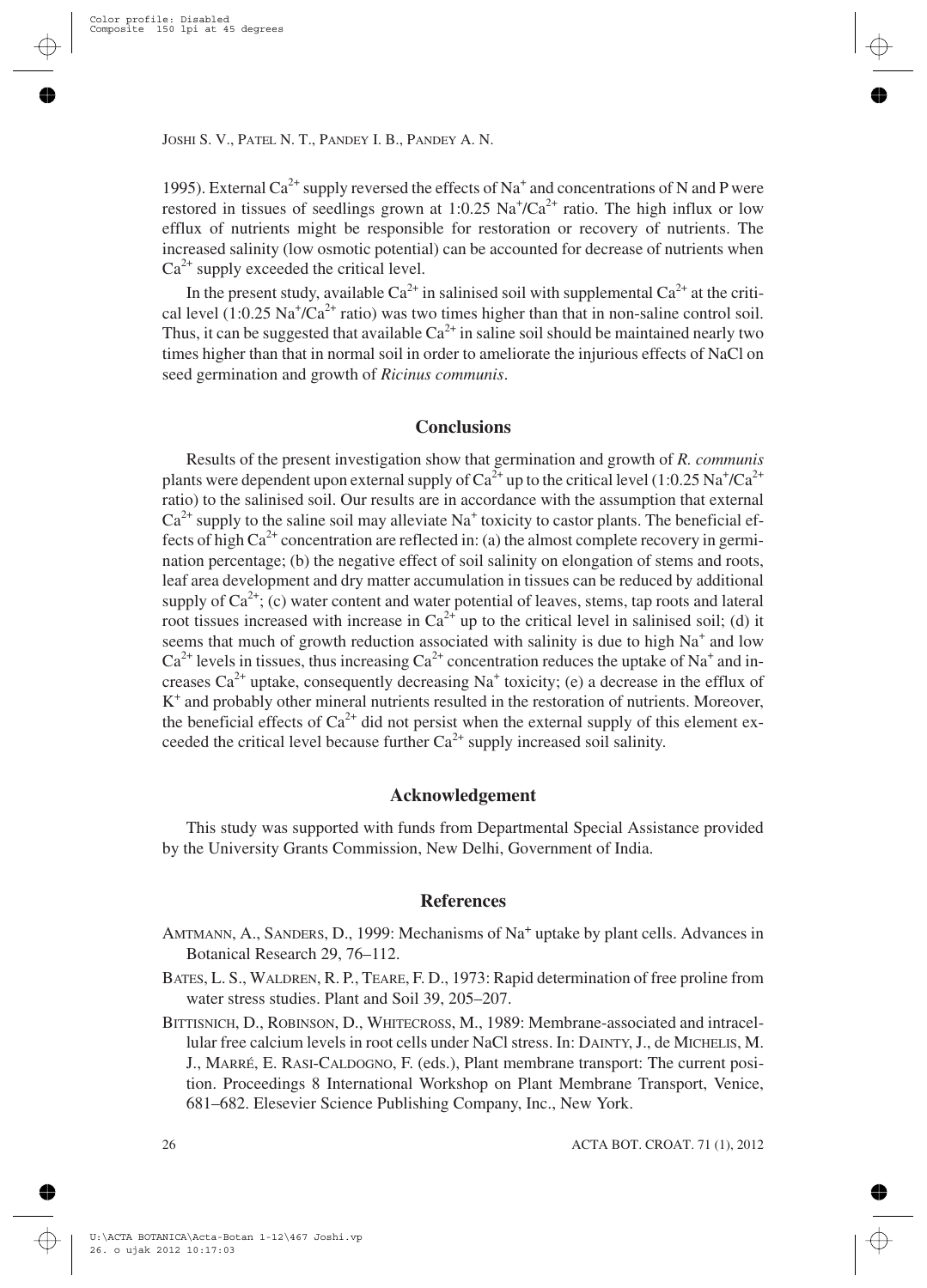- BLISS, R. D., PLATT-ALOIA, K. A., THOMSON, W. W., 1986: Osmotic sensitivity in relation to salt sensitivity in germinating barley seeds. Plant, Cell and Environment 9, 721–725.
- BOHNERT, H. I., NELSON, D. E., JENSEN, R. G., 1995: Adptations to environmental stresses. The Plant Cell 7, 1099–1111
- CACHORRO, P., ORTIZ, A., CERDA, A., 1994: Implications of calcium nutrition on the response of *Phaselous vulgaris* L. to salinity. Plant and Soil 159, 205–212.
- CHEN, Z., POTTOSIN, I. I., CUIN, T. A., FUGALSANG, A. T., TESTER, M., JHA, D., ZEPEDA- -JAZO, I., ZHOU, M., PALMGREN, M. G., NEWMAN, I. A., SHABALA, S., 2007. Root plasma membrane transporters controlling K+ /Na+ homeostasis in salt- stressed barley. Plant Physiology 145, 1714–1725.
- CRAMER, G. R., LAUCHLI, A., POLITO, V. S., 1985: Displacement of  $Ca<sup>2+</sup>$  by Na<sup>+</sup> from the plasmalemma of root cells. A primary response to salt stress? Plant Physiology 79, 207–211.
- CRAMER, G. R., LYNCH, J., LAUCHLI, A., EPSTEIN, E., 1987: Influx of Na<sup>+</sup>, K<sup>+</sup> and Ca<sup>2+</sup> into roots of salt-stressed cotton seedlings. Effects of supplemental  $Ca^{2+}$ . Plant Physiology 83, 510–516.
- CRAMER, G. R., 1992: Kinetics of maize leaf elongation. II. Response of a Na-excluding cultivar and Na-including cultivar to varying Na/Ca salinities. Journal of Experimental Botany 43, 857–864.
- CRAMER, G. R., 1997: Uptake and role of ions in salt tolerance. In: JAIWAL, P. K., SINGH, R. P., GULATI, A. (eds.), Strategies for improving salt tolerance in higher plants. 55–86. Oxford and IBH Publishing Co., Pvt. Ltd., New Delhi.
- CUIN, T. A., SHABALA, S., 2005: Exogenously supplied compatible solutes rapidly ameliorate NaCl-induced potassium efflux from barley roots. Plant and Cell Physiology 46, 1924–1933.
- DEMIDCHIK, V., TESTER, M. A., 2002: Sodium fluxes through nonselective cation channels in the plant plasma membrane of protoplasts from Arabidopsis roots. Plant Physiology 128, 379–387.
- DEMIDCHIK, V., BOWEN, H. C., MAATHUIS, F. J. M., SHABALA, S. N., TESTER, M. A., WHITE, P. J., DAVIES, J. M., 2002: Arabidopsis thaliana root nonselective cation channels mediate calcium uptake and are involved in growth. Plant Journal 32, 799–808.
- DEMIDCHIK, V., MAATHUIS, F. J. M., 2007: Physiological roles of nonselective cation channels in plants: from salt stress to signaling and development. New Phytologist 175, 387–404.
- FEIGIN, A., 1985: Fertilization management of crops irrigated with saline water. Plant and Soil 89, 285–299.
- GARG, B. K., GUPTA, I. C., 1997: Saline Wastelands Environment and Plant Growth. Scientific Publishers, Jodhpur, India.
- GRATTAN, S. R., GRIEVE, C. M., 1992: Mineral element acquisition and growth response of plants grown in saline environments. Agriculture, Eco- systems and Environment 38, 5–300.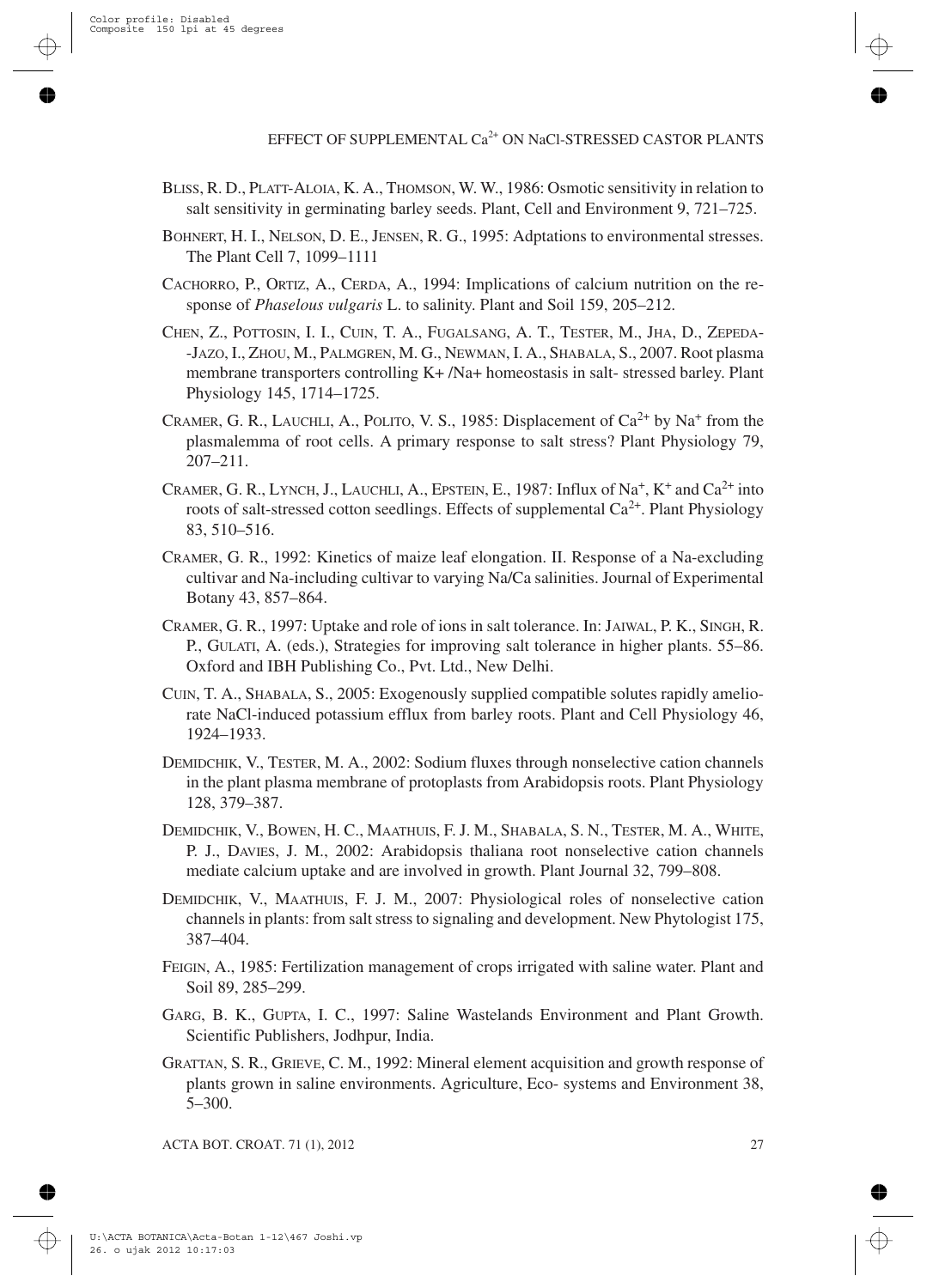- HASEGAWA, P. M., BRESSAN, R. A., ZHU, J. K., BOHNERT, H. J., 2000: Plant cellular and molecular responses to high salinity. Annual Review of Plant Physiology and Plant Molecular Biology 51, 463–499.
- JANZEN, H. H., CHANG, C., 1987: Cation nutrition of barley as influenced by soil solution composition in a saline soil. Canadian Journal of Soil Science 67, 619–629.
- JONES, JR., J. B., 2001: Laboratory guide for conducting soil tests and plant analysis. CRC Press LLC, New York.
- KRAMER, P. J., 1983: Water relations of plants. Academic Press, New York.
- LAHAYE, P. A., EPSTEIN, E., 1969: Salt toleration by plants: enhancement with calcium. Science 166, 395–396.
- LAUCHLI, A., 1990: Calcium, salinity and the plasma membrane. In: LEONARD, R. T., HEPLER, P. K. (eds.), Calcium in plant growth. The American Society of Plant Physiologists. 26–35. Rockville MD.
- LYNCH, J., LAUCHLI, A., 1988: Salinity affects intracellular calcium in corn root protoplasts. Plant Physiology 87, 351–356.
- MARCAR, N. E., 1986: Effect of the calcium on the salinity tolerance of Wimmera ryegrass (*Lolium rigidum* Gaud., cv. Wimmera) during germination. Plant and Soil 93, 129–132.
- MARSCHNER, H., 1995: Mineral nutrition of higher plants. Academic Press, London.
- MOHAMMAD, S., SEN, D. N., 1990: Germination behavior of some halophytes in Indian desert. Indian Journal of Experimental Biology 28, 545–549.
- NIU, X., BRESSAN, R. A., HASEGAWA, P. M., PARDO, J. M., 1995: Ion homeostasis in NaCl stress environments. Plant Physiology 109, 735–742.
- OVERLACH, S., DIEKMANN, W., RASCHKE, K., 1993: Phosphate translocator of isolated guard-cell chloroplasts from *Pisum sativum* L. transport glucose-6-phosphate. Plant Physiology 101, 1201–1207.
- PATEL, A. D., JADEJA, H. R., PANDEY, A. N., 2010: Effect of salinisation of soil on growth, water status and nutrient accumulation in seedlings of *Acacia auriculiformis* (Fabaceae). Journal of Plant Nutrition 33, 914–932.
- PANDYA, D. H., MER, R. K., PRAJITH, P. K., PANDEY, A. N., 2004: Effect of salt stress and manganese supply on growth of barley seedlings. Journal of Plant Nutrition 27, 1361–1379.
- PIPER, C. S., 1944: Soil and plant analysis. Interscience, New York.
- PUJOL, J. A., CALVO, J. F., DAIZ, L. R., 2000: Recovery of germination from different osmotic conditions by four halophytes from southeastern Spain. Annals of Botany 85, 279–286.
- RAMOLIYA, P. J., PATEL, H. M., PANDEY, A. N., 2004: Effect of salinization of soil on growth and macro- and micro-nutrient accumulation in seedlings of *Salvadora persica* (Salvadoraceae). Forest Ecology and Management 202, 181–193.
- RENGEL, Z., 1992: The role of calcium in salt toxicity. Plant Cell and Environment 15, 625–632.